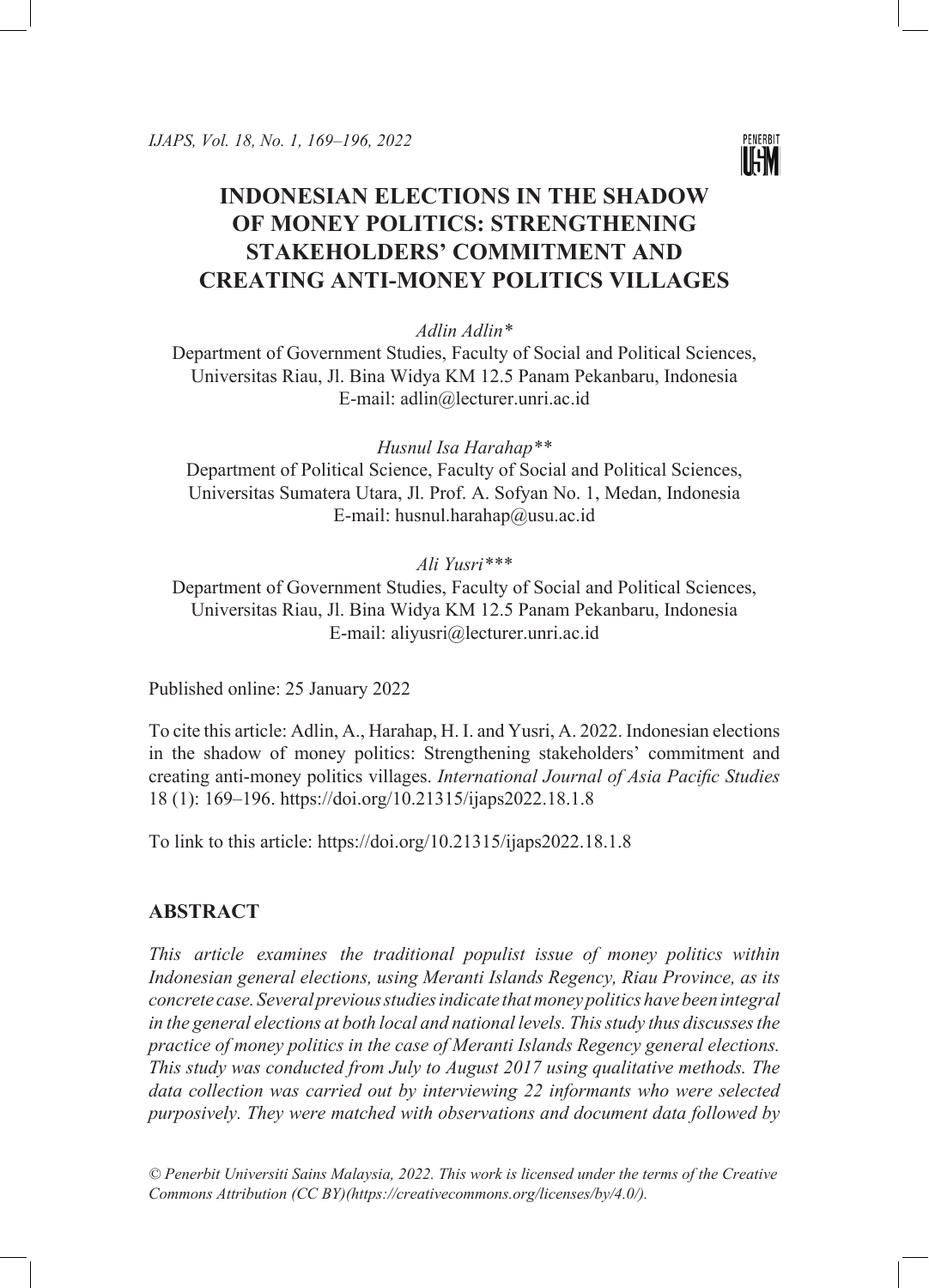*qualitative analysis. This research found that the region has complicated problems such as: (1) a high poverty rate, (2) a lack of public understanding of money politics and its effects, (3) a lack of a monitoring system, and (4) a weak justice system. To address these issues, formal and non-formal institutions should be systematically enhanced and empowered. This should begin with election committees, which must be held accountable from the state to the village levels. It is also recommended to establish anti-money politics villages as a means of stimulating political education and ensuring the rule of law.* 

**Keywords:** Local election, money politics, electoral fraud, anti-money politics

## **INTRODUCTION**

After decades of practice, money politics has become a habitual and even cultural part of Indonesian society, especially during national and regional elections. Today, many Indonesians see electoral campaigns as an opportunity to receive free money from political candidates (Pahlevi et al. 2019: 111). One survey found that vote buying is accepted by over one-third (34%) of all respondents (Thornley 2014: 9); as such, vote buying—a form of money politics that has been central in Indonesia's election processes—is perceived as a natural element of elections (Mas'oed and Savirani 2011: 78; Muhtadi 2018: vi). In such situations, voters feel naturally indebted to donors and are more likely to support the grantor (Nurdin 2016: 16).

Money politics has been perceived as a regular social practice. It does not only involve candidates, who often employ money politics to gain votes and secure elections, but affects almost all elements of society, including executive and political officials (Mokodompis et al. 2018: 127). From a political sociological perspective, this can be seen as a form of "social exchange", one that is continually reproduced and embraced as part of reciprocity of political interaction. In other words, reciprocity is a prerequisite for realising a balanced social exchange.

In Indonesia, money politics has been practised as part of legislative and executive elections, including at the national, provincial, and local levels (Sukmajati 2017). Often it involves local government traders, religious figures, organisational leaders, village leaders, prominent local entrepreneurs, and/or government agents, who affect the voting behaviour of their followers and constituents through their distribution of money (Fraenkel & Aspinall 2013: 132). However, the practice is very difficult to prove legally; indeed, before 2008, no money politics cases had been brought before the court (Indrayana 2017: 5).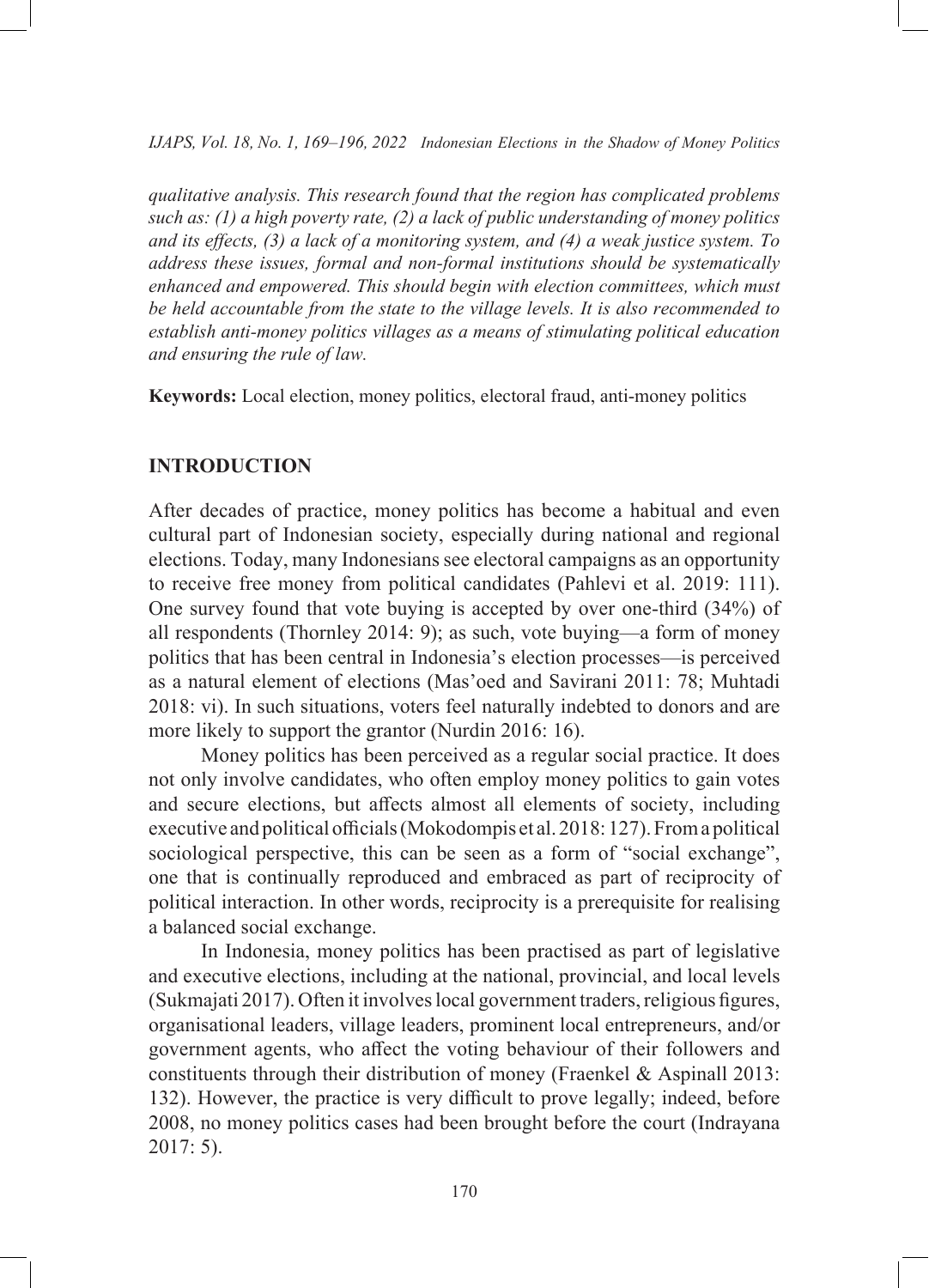In many regions, money politics remains prevalent in executive and legislative elections. Furthermore, the practice is becoming increasingly popular. It was particularly rampant during the 2017 simultaneous elections, when the election monitoring agency received more than 600 reports of money politics, spread amongst the 101 locales where direct elections were held (Sukmajati 2017). In North Maluku Province, 79 different reports were filed after simultaneous elections were held on December 9, 2015 (Chaniago 2016: 203–204). Similarly, in the Meranti Islands in 2015, the defeated candidate Tengku Mustafa (and his running mate Amyurlis) reported the winning candidate Irwan Nasir (and his running mate Said Hasyim) for the illegal practice of money politics, claiming massive, systematic, and structured electoral fraud (Halloriau.com 2015). This report as well as supporting evidence (including photographs and voice recordings) were forwarded to the constitutional court but rejected; the court found that the deviation of the vote count (2%) did not reach the threshold set by Article 158, Subsection 2, of Law No. 8 of 2015 junto Article 7, Subsections 2 and 3, of Regulation of the Constitutional Court of 2015 (Decision of the Constitutional Court 2016).

These cases of money politics have reinforced the fact that eliminating money politics in the Indonesian elections is not easy. As a result, general elections as a mechanism to elect political leaders have problems in terms of quality, which means that democracy also experiences the same quality problem. Two critical questions are the focus of this study. First, what is the real cause of money politics in general elections in Indonesia, especially in Meranti Islands Regency? Second, what is the proposed mechanism in solving money politics problems? In the second part, the proposed ideas are discussed in the form of building stakeholders' commitment and an anti-money politics village model in the Meranti Islands Regency.

# **METHOD**

This qualitative study was conducted from July to August 2017, taking place in Meranti Islands Regency. The data were gathered through indepth interviews with 22 informants about preventing money politics in the Meranti Islands Regency. A purposive sampling technique was employed for the selection of informants. The informants comprised elements of the Meranti Islands Regency government, political parties, youth organisations, the Meranti Regency Ulama Council, and Ketapang Indah Village, Tanjong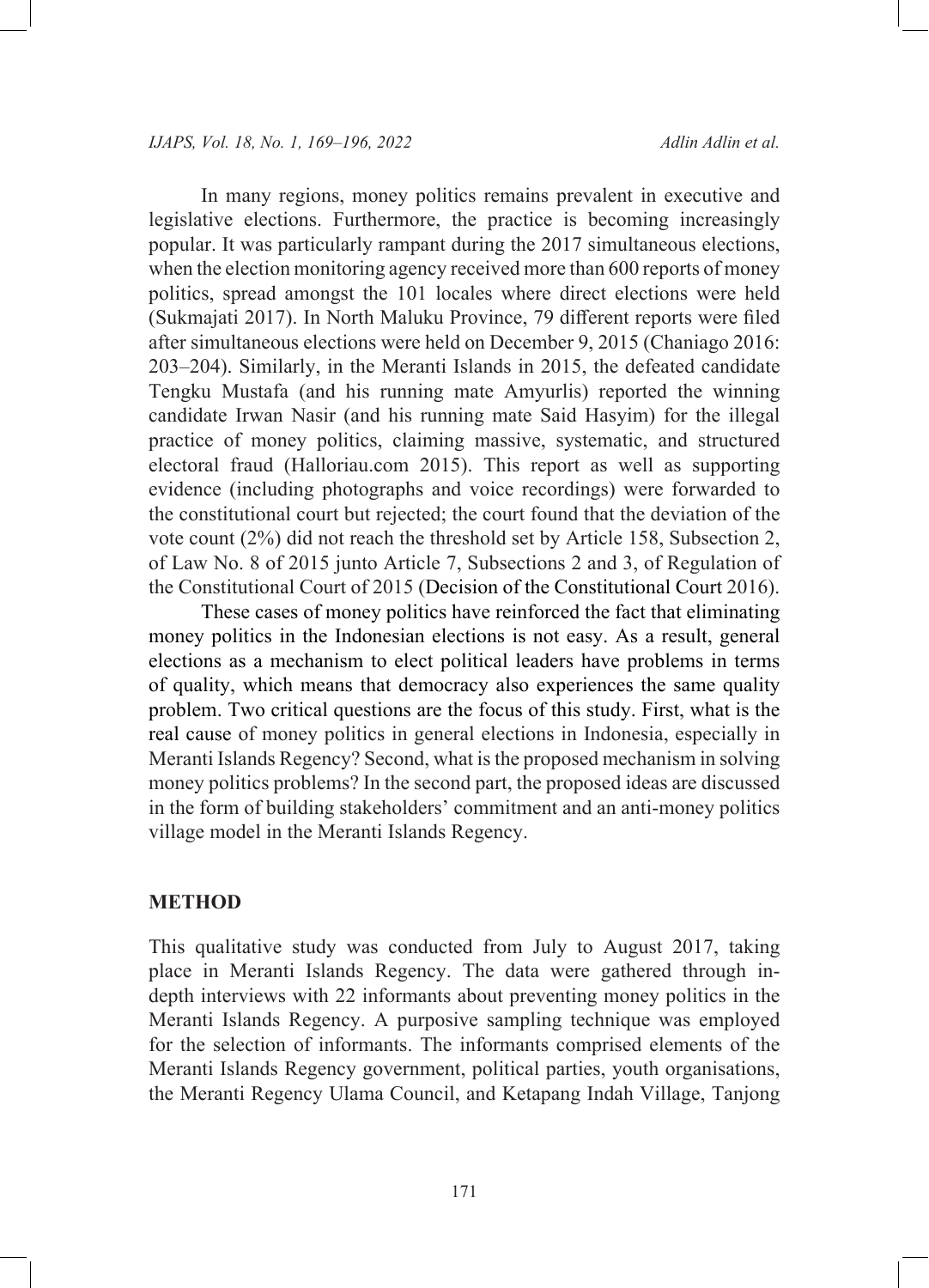Kulim Village, and Bantar Village. In addition, data collection was carried out by studying documents or the literature. The data were analysed qualitatively following the procedure of thematic analysis.

## **THE EVOLUTION OF MONEY POLITICS**

Money politics refers to the use of money by political parties, candidates, campaign teams, etc. to gain an advantage (Irawan et al. 2014). Money politics is directed explicitly to (registered) voters, ahead of the general election (Aspinall & Berenschot 2019: 157). However, it is difficult to define, as any definition must also contain the sociocultural elements in which it operates. Scholars have shown that money politics is more than the direct donation of cash or goods; it also encompasses a range of practices, as discussed below.

Edward Aspinall recognises several types of money politics and patronage, including: (1) vote buying, the disbursement of cash or products to voters in the days leading up to the election, with the tacit expectation that the recipients should reciprocate by voting for the grantor, (2) disbursement of gifts by private individuals, typically candidates, as well as the funding of religious/public activities during campaigns, (3) programmes and events such as the donation of cash and goods, (4) club goods, i.e., activities sponsored for the benefit of particular social groups rather than individuals, and (5) pork barrel projects, i.e., policy programmes targeted at specific geographical areas and funded with public money to gain the political and electoral support of local residents (Aspinal & Sukmajati 2015).

Similarly, Wahyudi Kumorotomo (2009) identifies various practices of money politics in direct elections, including: (1) direct money politics, in the form of cash payments from candidates' campaign team to potential constituents, (2) donations from incoming nominees to the backing party, and (3) "compulsory contributions" to political parties by cadres or prospective candidates who seek to contest an election. Often, the broad range of money and goods (from foodstuffs to cement) is difficult to tally; many candidates cannot calculate how much they have spent on donations, gifts, banners, etc. in addition to official membership registration fees, administrative fees, and witness reimbursements (Fitriyah 2012). Individual voters are given direct incentives: parcels full of cash or rice, sarongs, prayer clothes, or similar materials (Fraenkel & Aspinall 2013: 31). Similarly, religious organisations, spiritual groups, mosques, and schools are given products such as hijabs, sarongs, and prayer mats (sometimes paired with small cash gifts) (Aspinall & As'ad 2015: 181).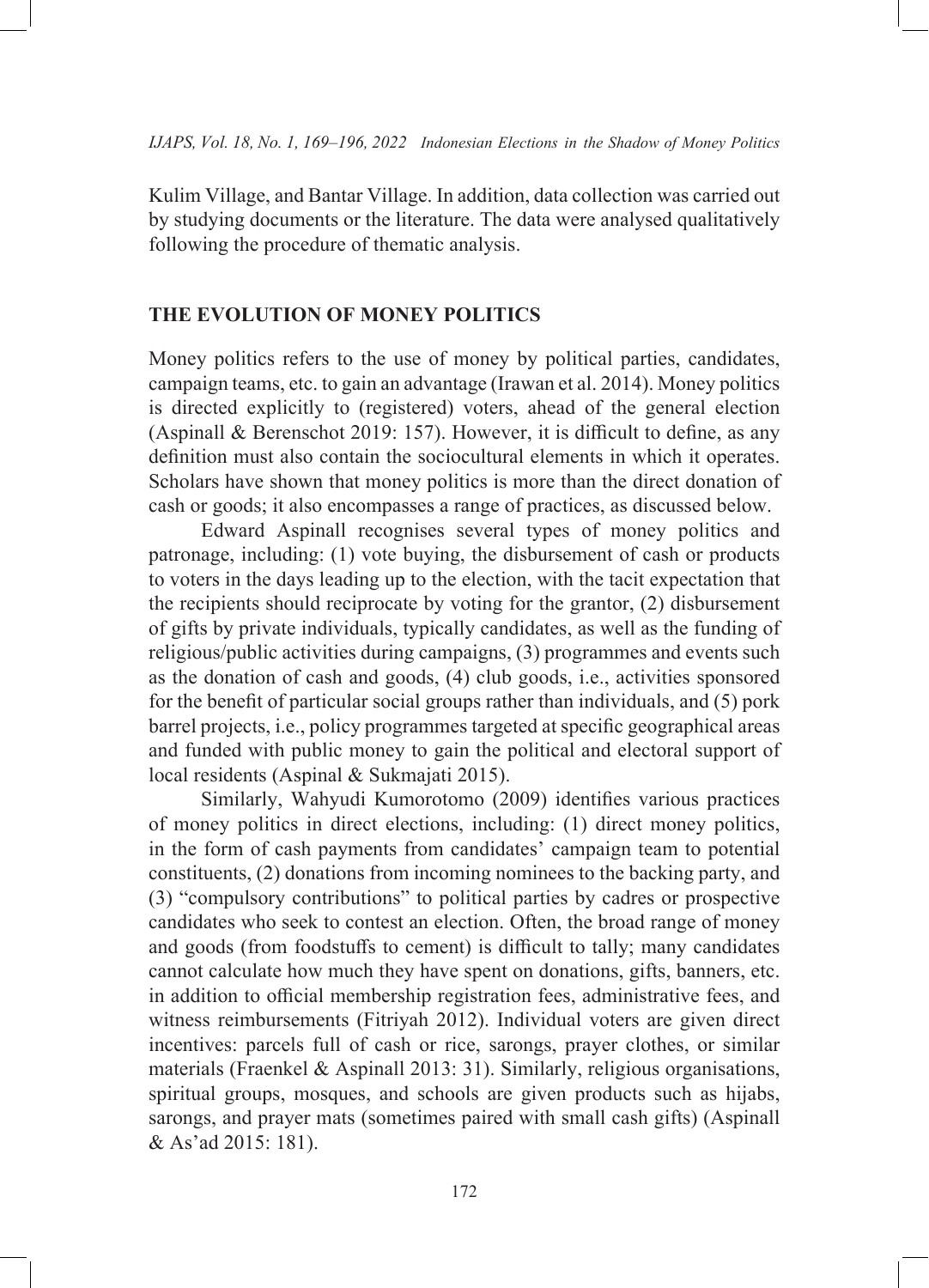In his study "Money Politics in Regional Head Elections", Amazulian Rifai (2003) sought to explain the practice of money politics, with a particular focus on elections in Central Borneo, Kupang City, Semarang City, Lampung, and South Sumatra. He shows that money and goods are distributed in various ways. One common approach is commonly known as *serangan fajar* or "dawn attacks", in which money and/or goods is distributed on the morning of the election (Lukmajati 2016). Often such disbursements are provided shortly after morning prayers, and as such are also known as *serangan dhuha* or dhuha attacks, i.e., attacks conducted immediately after the morning prayers (Aminuddin & Attamimi 2019: 107; Muhtadi 2019a: 231).

These categories show that the practice of money politics varies widely in Indonesia. Candidates may provide cash or personal items such as wall clocks and umbrellas to voters, sponsor activities such as regencylevel sports competitions, provide assistance to particular groups, such as by providing musical instruments to musical groups, or spearhead pork-barrel activities to provide broad-scale social assistance to supporters (Aspinall & Sukmajati 2015: 22–32). Anecdotal evidence from individual voters indicates that candidates and/or their campaign teams have provided them with goods such as cash, rice, sarongs, and prayer outfits (Fraenkel & Aspinall 2013: 31); voters are likely to support the candidates who give them the most food, clothes, and/or money (Nurdin 2016). The form of money politics may change over time; in the 2014 legislative elections, for instance, the provision of cash and basic needs was most prominent, while in the 2015 and 2017 elections candidates mostly implemented social programmes and distributed consumer resources to community groups (Sukmajati 2017).

Many studies have sought to understand the diverse elements of money politics, including "dawn attacks", individual and collective bribery, gift giving, project promises, and social events such as sports championships and concerts (Okhtariza 2019: 4; Nuryanti 2015: 134). Several studies, for instance, have investigated the practice of vote buying in Central Java's local elections. One study of the 2017 Kudus local election reveals that, due to complicated interactions between strategic and cultural considerations, vote buying was still practised even though the candidates were campaigning against an "empty box" (Hartati et al. 2019: 126).<sup>1</sup> According to Aspinall, the logic of vote-buying (in Indonesia) is similar to the logic of the market (Aspinall et al. 2017).

Similarly, investigating local legislative elections, Wahidah et al. (2017: 8) finds that vote buying is commonly practised by electoral candidates, who may provide money, goods, access to government programmes, and/or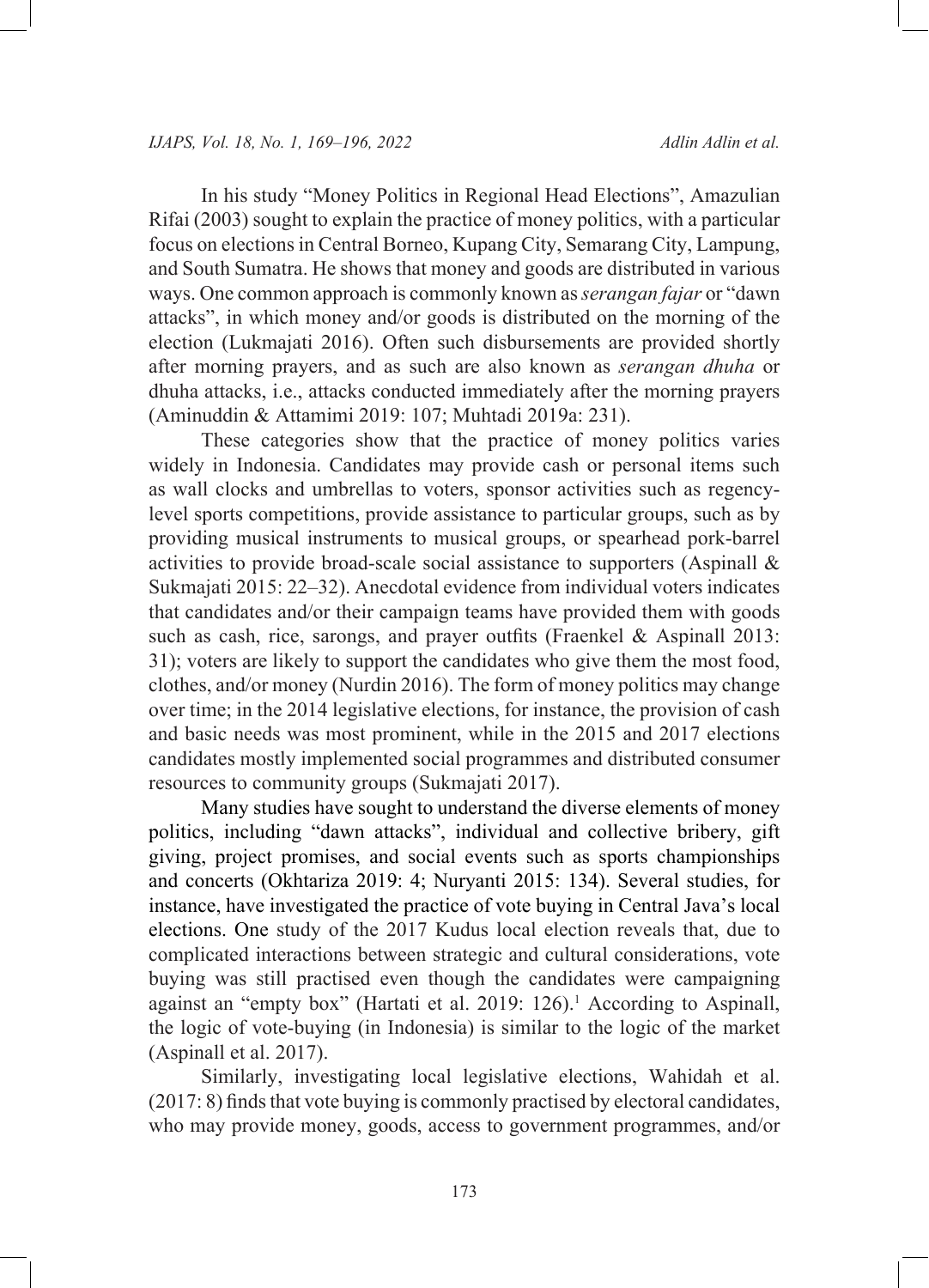funding assistance for physical development. Such assistance may be provided to individuals or groups, with common targets including religious institutions such as mosques, prayer groups, or religious assemblies (Aspinall & As'ad 2015: 182–183). The amount of money disbursed varies between regions, depending on the competitive situation and the local economy; however, there is a tendency for more money to be distributed in urban areas than in rural areas.

In responding to money politics, three tendencies are shown. First, voters may allow the money received by candidates to determine their electoral choice, with the vote being given to the candidate who provided the most money. Second, voters may make their choice without considering the amount of money received, and thus vote for whomever is closest to them, their relatives, and their counterparts. Third, voters may choose to support whomever last provided them with money (Sofianto 2015: 170). Voters who approve of vote buying tend to perceive themselves as indebted to the giver and thus are more likely to support the grantor (Nurdin 2016: 16).

Several studies have presented the idea of preventing the practice of money politics. Aspinall and Berenschot (2019: 348) argue that the character of economic development that does not depend on the state and a more diversified economy make civil society groups and economic groups more capable of criticising clientelistic practices, resulting in stronger social control. Berenschot (2018) argues that economics and the broader distribution of economic power can work to contain clientelistic practices. The spread of the economy can result in a more open public sphere and a more autonomous civil society capable of monitoring and disciplining the behaviour of the politicalbusiness elites. In this paper, we try to come up with slightly different ideas from Aspinall and Berenschot to preventing money politics in the Meranti Islands.

#### **MONEY POLITICS IN MERANTI ISLANDS REGENCY**

According to the informants, money politics is common in Meranti Islands Regency; in more isolated villages, voters may even explicitly request money from candidates' campaign teams. This concurs with Solihah's finding that local politics has been influenced significantly by the permissiveness of voters; despite money politics being normatively considered a behaviour to be shunned, it is accepted by voters as part of a culture of short-term pragmatism (Solihah 2016: 105). Money politics is routine in every election. It significantly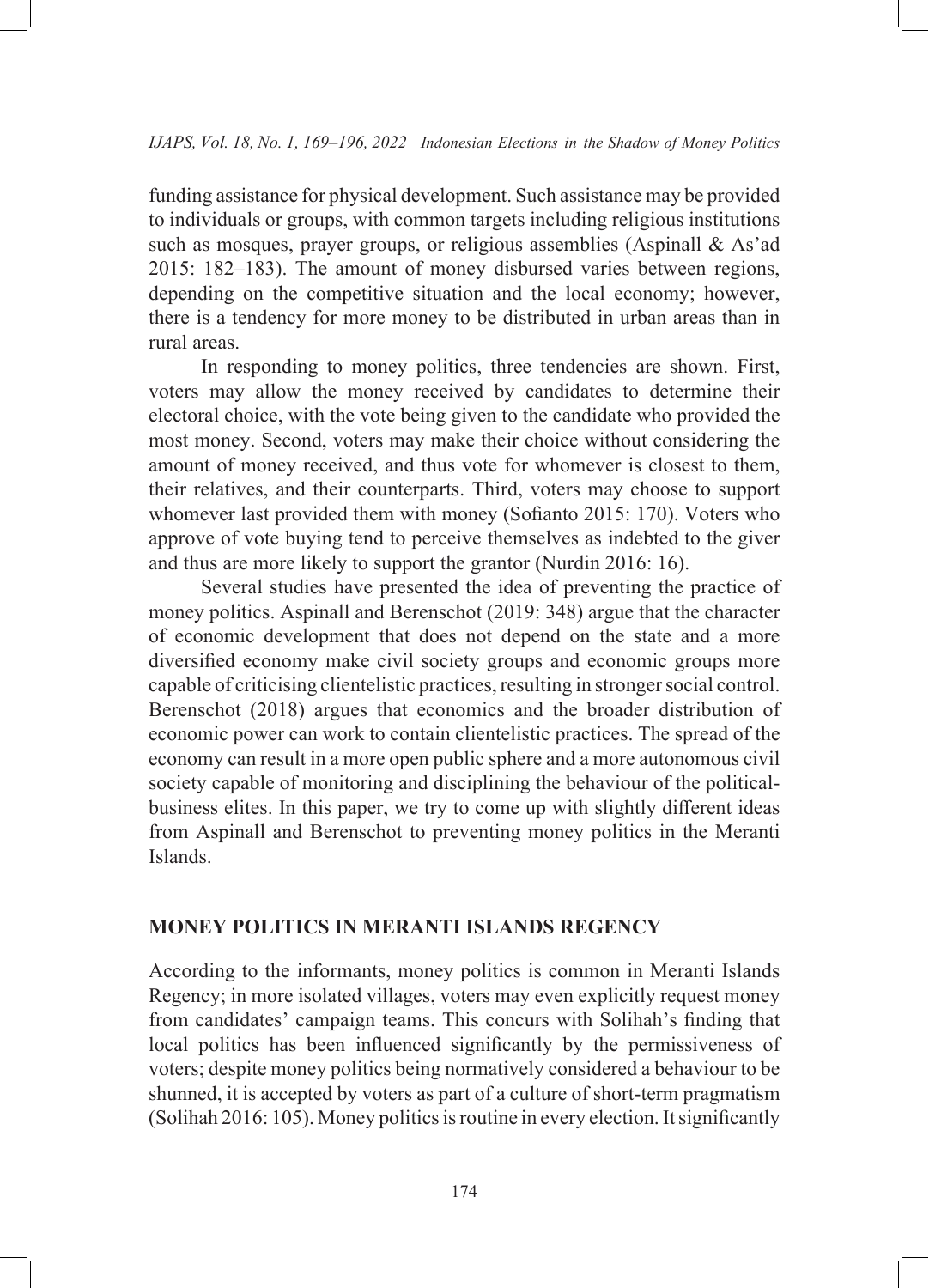influenced elections during Indonesia's political reform (Indrayana 2017: 5) and was also pervasive during the simultaneous local elections of 2015 and 2017 (Sukmajati 2017).

Some voters do not perceive money politics as inappropriate, instead perceiving it as part of candidates' benevolence. This is reflected in the common framing of such money as aid, *infaq* (alms), and *shadaqah* (charity) in the present political context (Umam 2006). This shift from normative to moral frames has indirectly resulted in social protections of the act; when a community considers something common and acceptable, it cannot readily be changed by formal legal measures (Harianto et al. 2018). In Meranti Islands, the giving of money to candidates has become so commonplace that candidates must diligently visit supporters and distribute money; indeed, the disbursement of money and goods to voters is considered evidence that the candidate will contribute seriously after gaining office (Saputro and Zuhriyati 2018: 6).

In the Meranti Islands, voters prefer receiving cash over goods. This corresponds with the 2020 survey by the Election and Democracy Syndicate Agency, which found that communities in Sumatra, Java, and Borneo preferred cash politics; in the specific case of Sumatra, 64.26% of respondents espoused a preference for cash (Bayu 2020). In the Meranti Islands, the amount expected by voters ranges from Rp. 50,000 to Rp. 100,000, and higher figures may be reported. Such variation reflects common practices throughout the Indonesian Archipelago. Research conducted by Eka Vidya Putra in the West Sumatran city of Pariaman, for instance, found that candidates disbursed a range of amounts, including Rp. 20,000, Rp. 25,000, Rp. 50,000, and Rp. 75,000 (Putra 2017). In Central Java III Constituency, candidates distributed an average of Rp. 15,000 – Rp. 30,000 (USD 1.30 – USD 2.60) per voter, though amounts in excess of Rp. 50,000 were also reported. In East Java VIII Constituency, provincial and national candidates disbursed amounts of Rp. 20,000 to Rp. 30,000, while at the regency level amounts could vary between Rp. 5,000 to Rp.10,000 (Aspinall et al. 2017: 10). In South Tapanuli, amounts of Rp. 30,000 to Rp. 100,000 were reported (Tans 2012: 40), while the Corruption Eradication Commission noted amounts that ranged from Rp. 20,000 to Rp. 50,000 (Rachman 2019).

In Meranti Islands Regency, some voters are willing to receive money from multiple candidates. These findings are consistent with Muhtadi's findings. In February 2018, 18% of voters were willing to accept money from multiple sources; this increased to 35% in March 2019, a month before the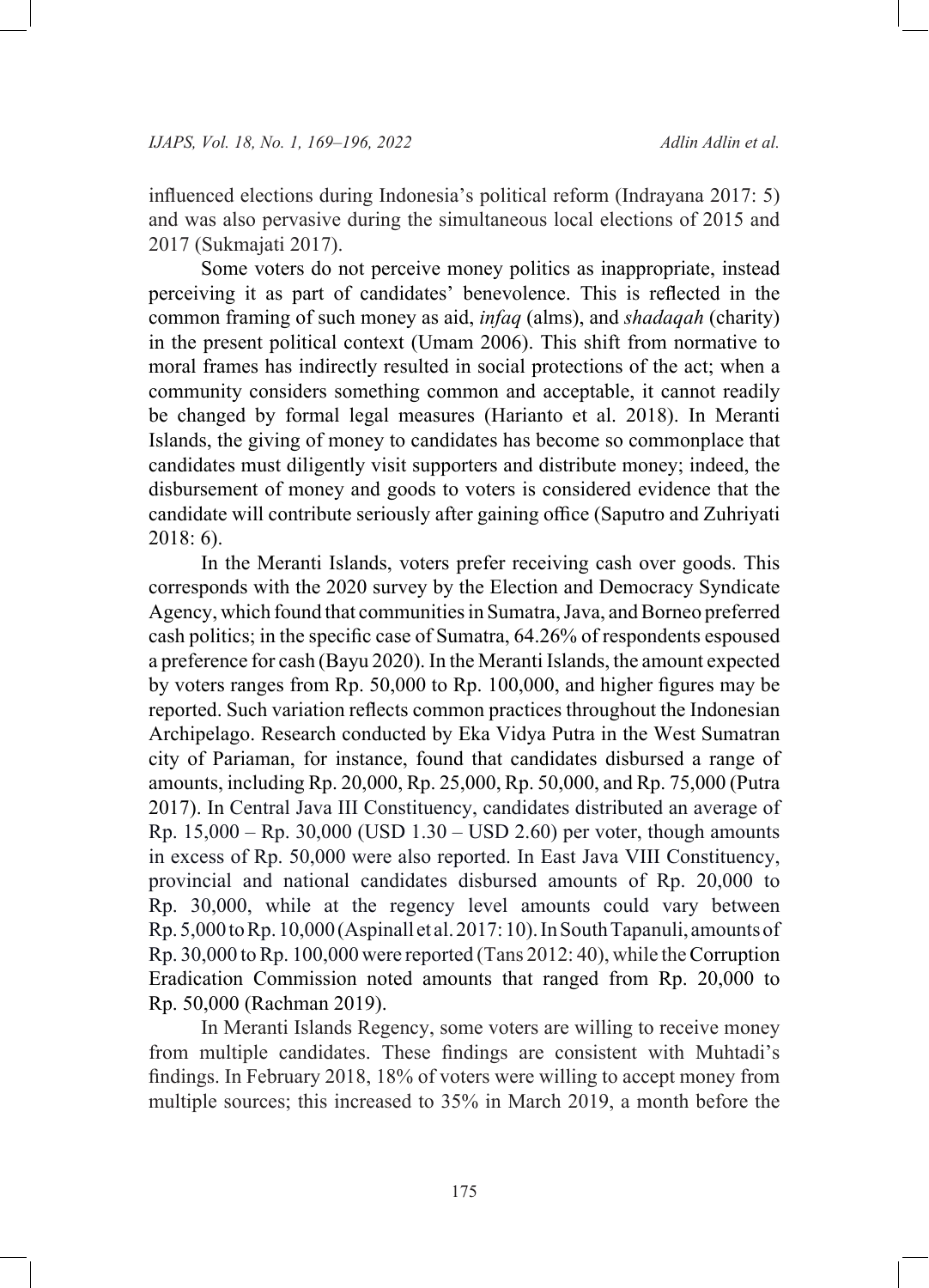election (Muhtadi 2019b: 69). Some voters were willing to receive money from different parties or candidates, with the number of such voters increasing as the election drew nearer (Muhtadi 2019a: 230).

#### **Money Politics: Cause or Effect?**

Interviews with the informants indicate that voters are likely to accept money politics owing to their poor economic condition. Data from the National Team for the Acceleration of Poverty Reduction (TNP2K) indicates that even as its poverty rate has declined—Meranti Islands Regency continues to have the highest poverty level in Riau Province. In 2010, more than 42.57% of the population lived below the poverty line; this decreased to 30.89% in 2016 (Indrawan 2018). This reflects the findings of Sholeh et al. (2018: 111– 112), who show that poverty<sup>2</sup> is a major driver of money politics. Under the pressure of poverty, it is no surprise that individuals are willing to conduct such criminal acts, which normally target the poor. Voters insist on receiving money immediately, no matter its consequences or potential repercussions, as they fear that refusing money will disrupt their future activities and threaten their survival (Sholeh et al. 2018: 111–112). Money politics, thus, is influenced not only by its prevalence and establishment, but also by the socio-economic background of the region (Mas'oed and Savirani 2011).

Another factor contributing to the prevalence of money politics in the Meranti Islands is the lack of political education. Voters are not aware of the negative consequences of the practice, and these dangers do not concern all who recognise them. This is also consistent with Sholeh's proposal that the practice of money politics is linked to a limited understanding and knowledge of politics. Many people do not concern themselves with politics. They do not know the parties participating in elections, the prospective lawmakers, or the potential leaders, nor do they care about the results. For this reason, many voters only perceive elections as situations in which they can "sell" their votes, and vote buying as a natural part of the electoral process. Such a situation increases the prevalence of money politics (Sholeh et al. 2018: 112). Such findings have also been made by Rahmatiah in Gowa Regency, where limited political knowledge and economic difficulties have made it difficult to avoid money politics (Rahmatiah 2014: 389).

Additionally, the informants have indicated that electoral organising agencies and public figures had not strictly banned the practice of money politics. Vote buying by candidates has been perpetuated by the lack of supervision and enforcement of election laws, as well as these laws' own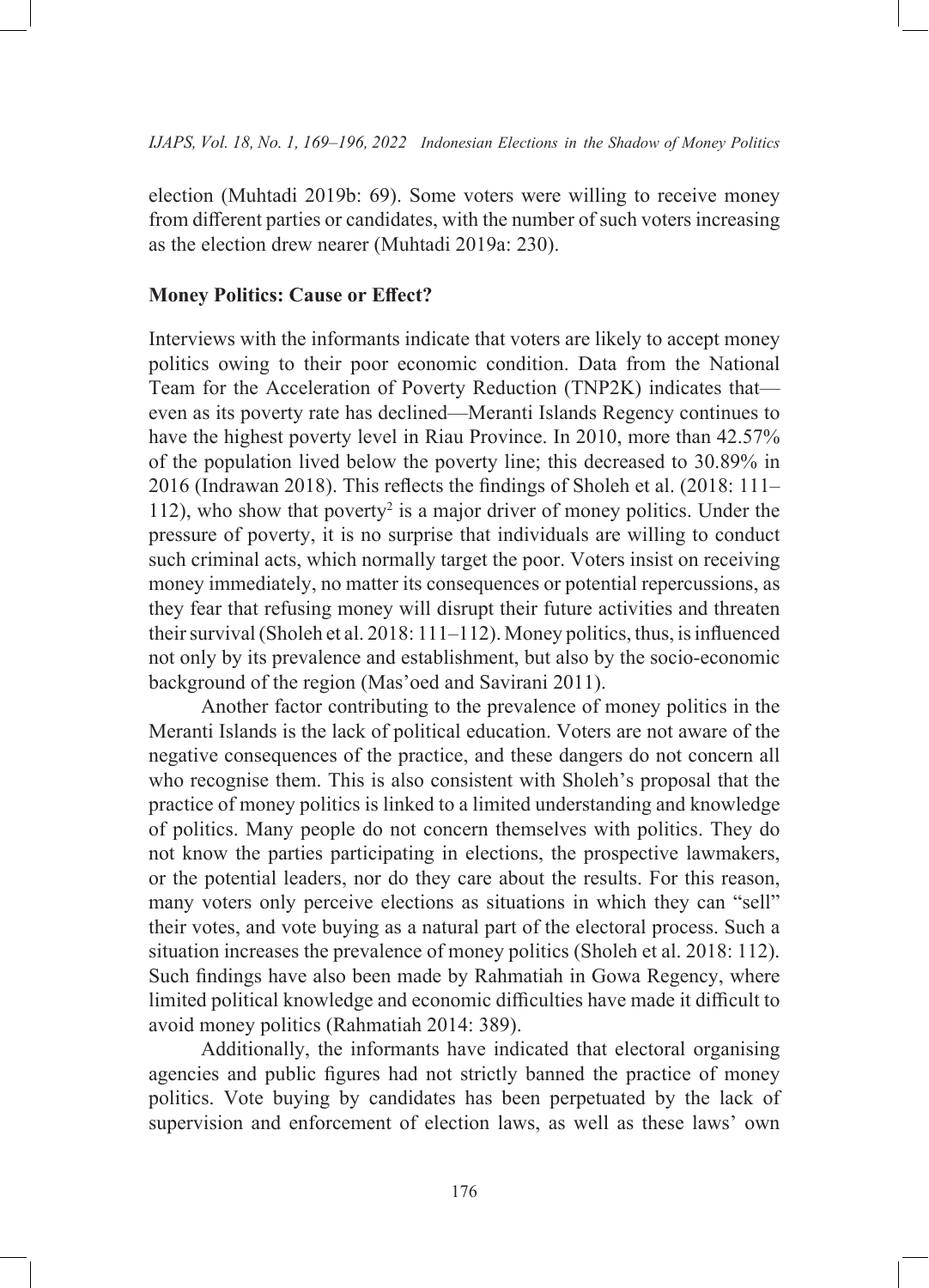shortcomings. One particularly prominent example is the abuse of regional budgets, particularly through social assistance programmes (Chaniago 2018: 40). Monitoring committees have limited commitment to preventing money politics. According to the Election Monitoring Agency (Bawaslu), in the 269 regions that held direct executive elections in 2015, there were 29 cases of money politics; Bawaslu was unable to confirm other suspected cases in the 2015 and 2017 elections (Sukmajati 2017). The conviction and/or firing of numerous members of the Honour Council for Election Administration, and the disciplining and/or firing of several Bawaslu commissioners, also indicate major problems with the honesty and professionalism of election organisers, which result in biased conduct that favours certain candidates over others (Bawaslu 2018a: 114).

The informants have also indicated that the lack of scrutiny and enforcement has exacerbated the practice of money politics in the Meranti Islands Regency. Asnawi, taking the 2014 legislative election in Serang Regency as an example, found that many reports of money politics should have been forwarded to Bawaslu but were not due to limited law enforcement and insufficient evidence. A lack of ethics, as indicated through the acceptance of bribes, the violation of laws, and partiality in oversight, has not been curtailed by election oversight committees, police officers, or prosecutors (Asnawi 2016: 770).

## **HOW TO STOP MONEY POLITICS?**

There is some empirical evidence that the Electoral Management Body (EMB) abuses its authority to assist a politician in the general election. This case is often called "vote buying and selling". The Election Organiser Ethics Council [Dewan Kehormatan Penyelenggara Pemilu (DKPP)] has dismissed election organisers who were proven to be involved in the practice of buying and selling votes in the 2014 and 2019 elections. Regarding the implementation of the 2014 legislative elections, for example, DKPP dismissed the chairman and three members of the Regional Election Commission [Komisi Pemilihan Umum Daerah (KPUD)] of Empat Lawang Regency, because they received Rp. 150 million for changing the number of votes from 9,000 to 34,000 votes for a candidate running for the national legislature (DKPP 2014). Then, regarding the implementation of the 2019 legislative elections, the DKPP fired a member of the KPUD of Karawang Regency, Asep Saepudin Muklis, because he was proven to have received money from the election contestants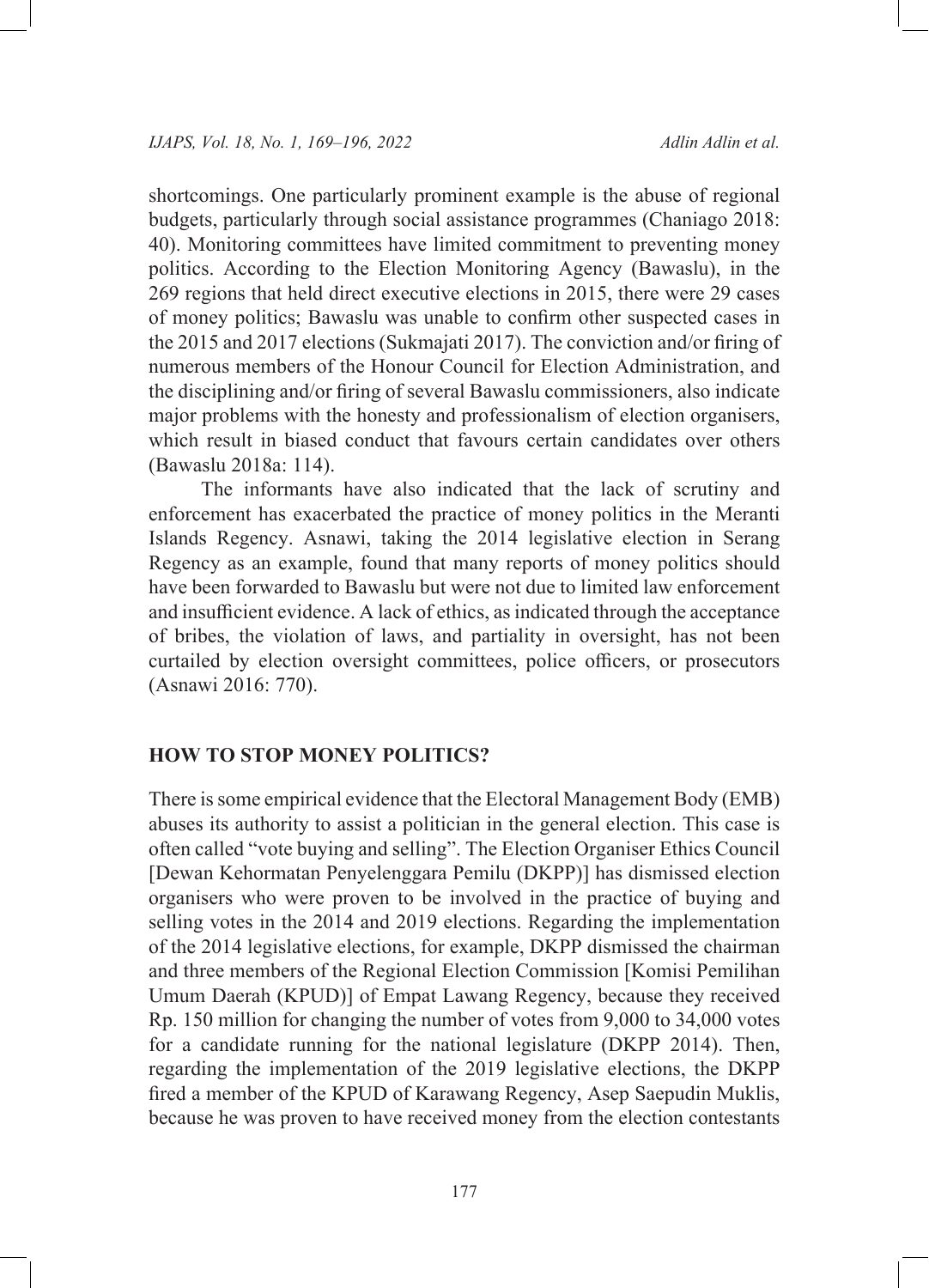(DKPP 2019). The DKPP also dismissed the KPUD member of the West Southeast Maluku Regency, Yakop Hansen Talutu, because he was proven to have asked for and received money with the promise of adding votes for certain candidates (DKPP 2020). Furthermore, DKPP fired a member of the Prabumulih KPUD, Andry Swantana, because he allegedly received Rp. 350 million to change the votes of legislative candidates (DKPP 2021).

DKPP also noted many cases of irregularities in the implementation of local elections among election organisers. According to Prof. Dr Jimly Ashshiddiqy, the Chairman of the DKPP, organisers were significantly involved in the practice of electoral violations in 2016; this differed significantly from the 2015 elections, in which bribery was dominant. DKPP itself has expelled some 44 election organisers for breaking its Code of Ethics. Such violations have been linked to suspected corporate influences, and have been manifested through fraud, voter coercion, etc. (Rosyidin 2017). There has been substantial (yet unverified) evidence of election tabulation processes being misused, and seats being redistributed. Many politicians find it more cost-effective to participate at this point than to disburse cash or goods to individual constituents (Fraenkel & Aspinall 2013: 32).

#### **Building Institutional Commitment**

The involvement of members of the election administration in the case of buying and selling votes illustrates the complexities of election problems in Indonesia. Therefore, we need to find ways of how to solve this problem. The positive thing from this incident is that there have been strict penalties against members of the election organisers who are found guilty. This is evidence that members of the election administration are closely monitored. The implication of this policy is that it will build awareness and commitment among respective election stakeholders that the electoral process must be honest and clean and full of integrity. Although there are many challenges to make it happen, this awareness and commitment also need to be transmitted to voters.

It is not easy to build awareness and commitment amongst electors and voters. Saldi Isra (2017; 110) argues that many voters have contracted a "pragmatic illness", and approach elections with a purely pragmatic perspective. Some voters continue to see money as a blessing, as good luck; others believe that they must accept the money to be courteous, but do not feel obligated to express gratitude with a respectful smile (Winters 2016: 407–408). Such pragmatism contributed to the failure of campaigns that have sought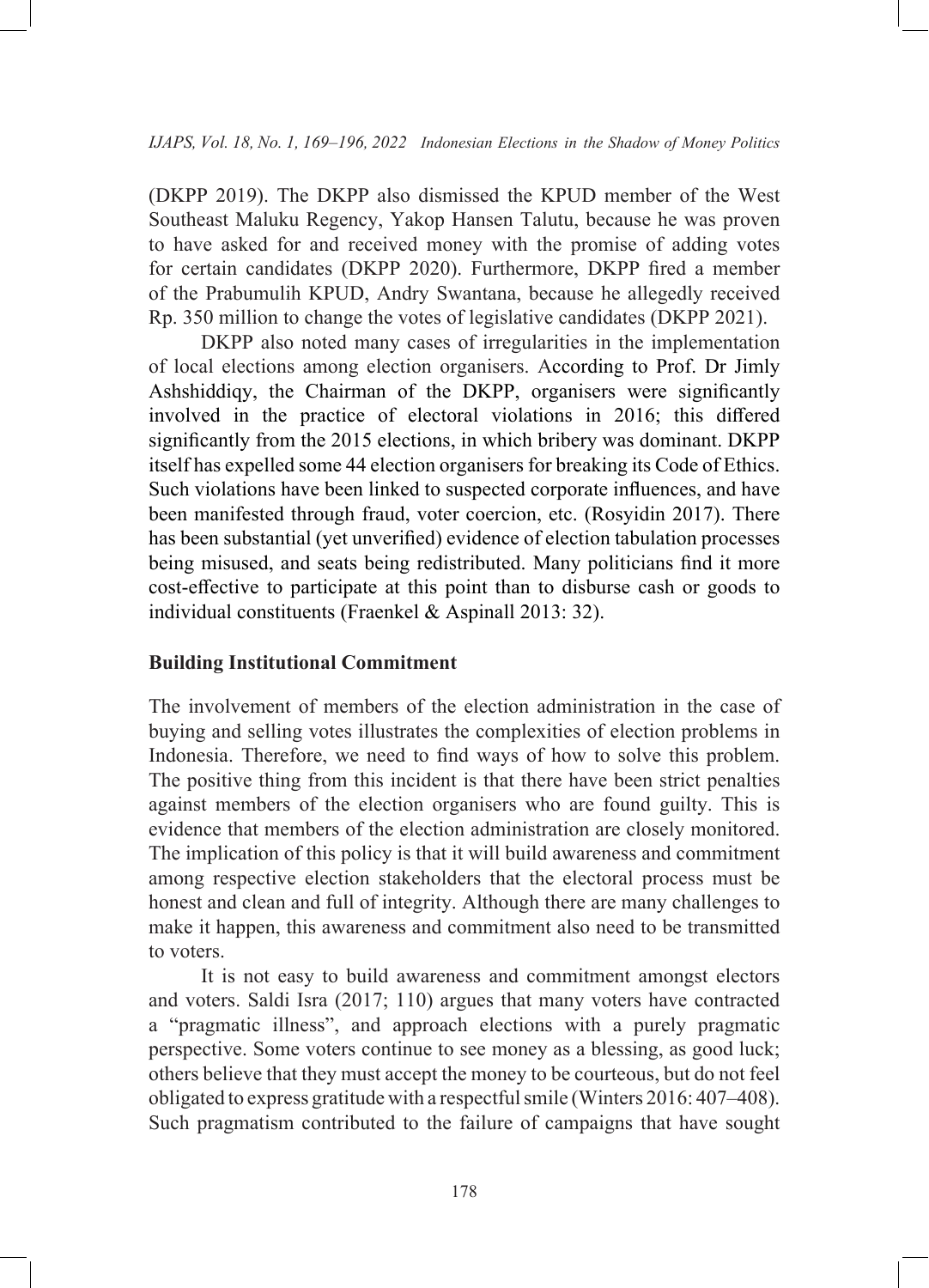to teach voters to reject money politics and curb its spread, such as 2014's "Reject Money Politics, Reveal its Actors" (Sjafrina 2019: 50). Campaign teams and voters who have engaged in money politics claimed that they did not know such practices were prohibited by both positive and religious law. Education remains a significant factor influencing voters' behaviour; the more educated the voters, the more likely they are to oppose the practice of money politics (Aminuddin and Attamimi 2019: 105). Open and democratic voting remains the most powerful means of discouraging money politics.

However, cultivating such practices has never been simple (Indrayana 2017: 13). Despite the importance of socialising traditional democratic values through education, for many Indonesians these values conflict with the economic realities they face. This has significant implications for how the government and other anti-corruption actors address vote buying. Civic education and socialisation efforts may successfully alter citizens' normative evaluations of voting buying practices. However, they will not change the fundamental dilemma faced by poor voters, one which research has shown has encouraged people to accept and practice vote buying (Tawakkal et al. 2017: 325). In the literature, the generally accepted opinion is that political cronyism and corruption may explain higher poverty rates and lower levels of economic growth (Berenschot 2018: 1586).

The media must also play a role in preventing money politics, as it must offer an ethical framework that ensures that legislators and politicians are held accountable in a truthful, equitable, and democratic manner (Bawaslu 2018a: 129). It is necessary to create a culture of investigative journalism, one that is open to citizen journalists and aims to keep the media independent of politics. Infringements must be routinely disclosed, and practices of vote buying must be revealed. Only then can public knowledge of money politics and inequality be improved without causing undue drama (Falguera et al. 2014: 67). Vicente argues that this must be integrated into ongoing programmes to inform voters, thereby disrupting the practice of money politics and promoting the practice of good-faith voting, as only then can such programmes reduce poor voters' willingness to accept money from candidates (Vicente 2014: 24).

Local election commissions (KPUD) throughout Indonesia must also conduct political education programmes, especially amongst millennial voters, who account for 40% of the total voter turnout in Indonesia. In doing so, they should reflect upon the experiences of the General Election Commission [Komisi Pemilihan Umum (KPU)]. Before the 2019 election, for instance, KPU commenced several programmes, including KPU Goes to School and KPU Goes to Campus (Harnom et al. 2019: 6).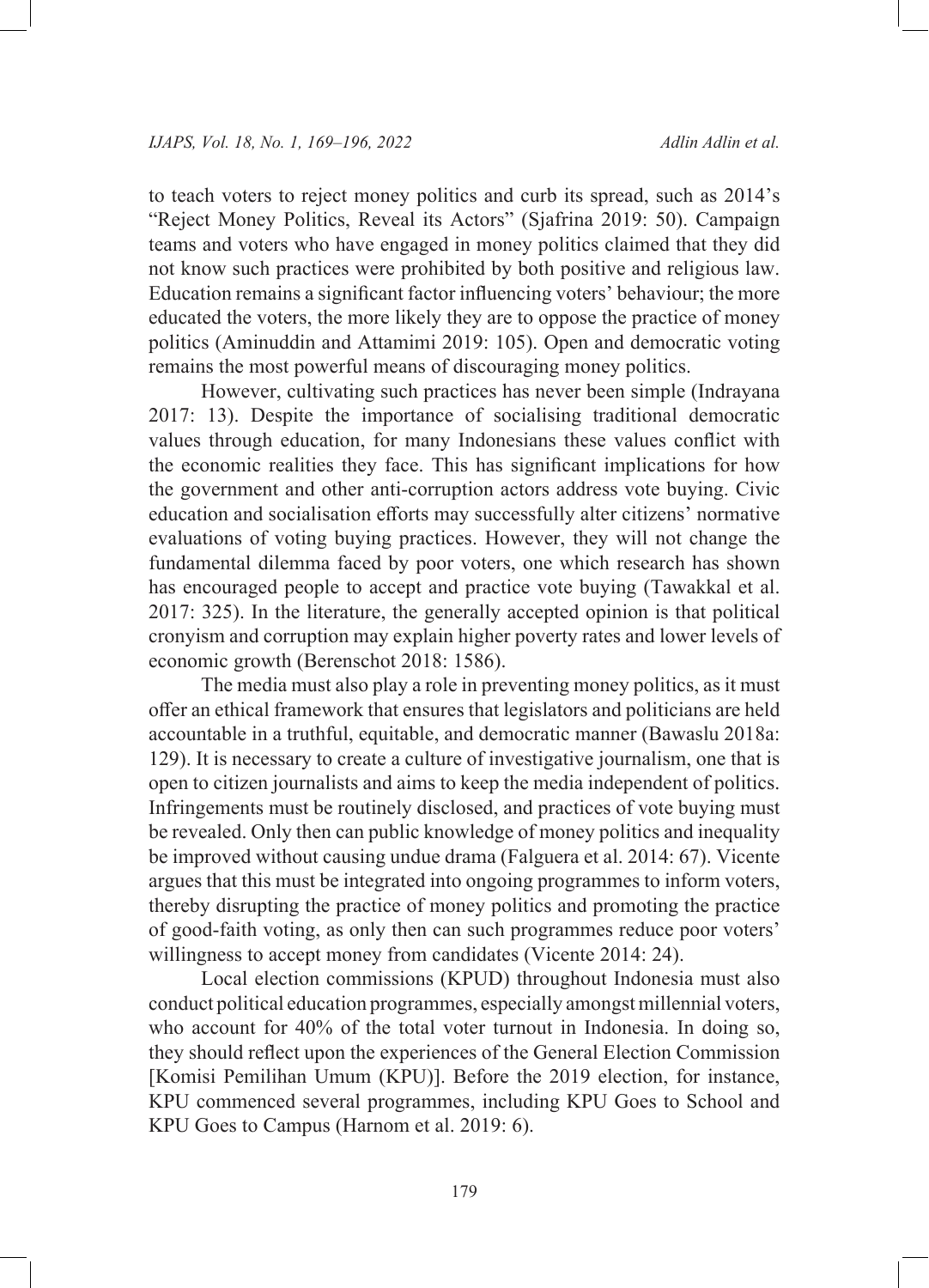KPUD must collaborate synergistically with Bawaslu to prevent money politics. Election commissions must also work in conjunction with other actors, such as the national government, the national police, the local information office, religious organisations, local representatives, and community members, to collect sufficient statistics, disseminate knowledge, and enhance collaboration (Bawaslu 2018a: 125). The main step is to improve the selection of subdistrict supervisory committee members and election coordinators, thereby, ensuring that qualified and trustworthy people are appointed to these positions (Satrio 2014: 8).

Strict surveillance is necessary to keep candidates from using money politics and negative campaigns-practices that remain all too common in the current system (Bayo and Santoso 2019: 309). Such a view was also expressed by the informants. State watchdog organisations have various levels of authority, and may enforce social, criminal, and political sanctions. Political parties that breach the law may lose their public benefits or may be required to pay fines. Heavier penalties such as criminal charges, removal from office, denial of the right to run for elections, or even cancellation of political activities may be enforced (Speck 2013: 37). However, supervision and enforcement have been ineffective in preventing money politics in Indonesia (Indrayana 2017; Sukmajati 2017; Mas'oed and Savirani 2011); effective surveillance depends on the transparent involvement and interactions of diverse stakeholders, including regulators, civil society organisations, and media, all of which are lacking (Ohman 2013: 157–168). If they know that they may be imprisoned as a result of money politics, the informants are more likely to oppose the practice.

Enforcement of applicable election law can fail due to: 1) lack of will, 2) legal and regulatory barriers, 3) insufficient resources, and 4) weak enforcement by institutions (Office of Democracy and Governance, Bureau for Democracy, Conflict, and Humanitarian Assistance 2003). Supervision by Banwaslu and other officials remains inadequate, and many gaps can be exploited by candidates (Arianto 2018: 242). Reuter notes that candidates convicted of buying votes or coercing voters could be disqualified from standing for office (Reuter 2015: 17). Similarly, Winardi writes that several avenues are available for regulating the political use of money in elections, with the most prominent being the improvement of election laws and the practice of honest law enforcement (Winardi 2009: 162). However, many political actors and law enforcement agencies continue to neglect Indonesia's complex regulatory system, and inadequate implementation of these sophisticated regulatory systems reduces their effectiveness (Norris and van Es 2016: 23–24).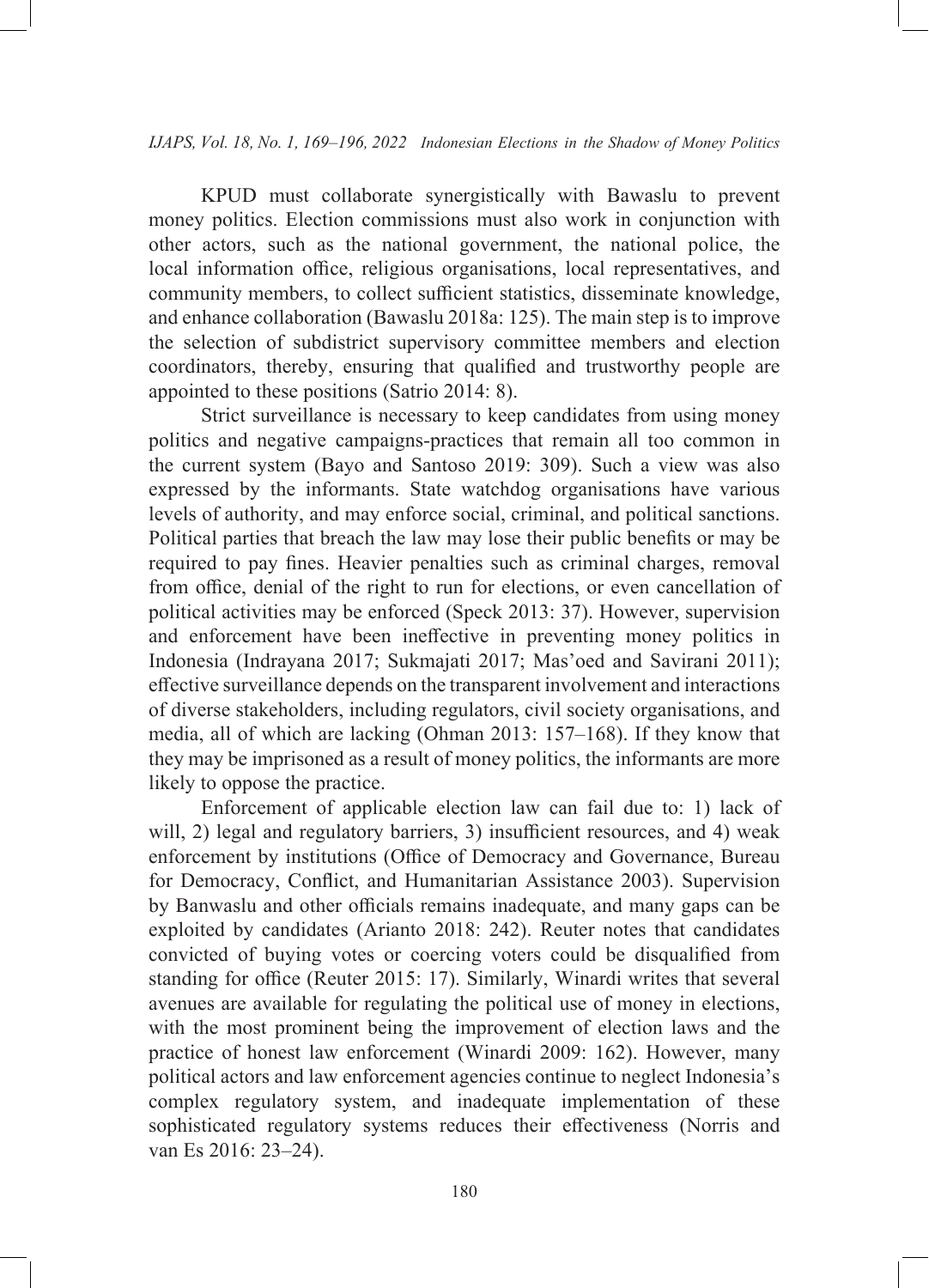As such, to ensure the successful enforcement of applicable law, specific policies and resources for identifying violations and enforcing current legislation are necessary. To prevent money politics, there is a need to revamp election rules and improve the enforcement of applicable laws. At the same time, sanctioning must neither stifle political rivalry nor create an environment of terror and uncertainty. This requires established, qualified electoral management institutions, with complete independence in the administration of open and trustworthy elections (Global Commission on Elections, Democracy and Security 2012: 6).

Basically, Bawaslu is an official election supervisory agency functioning as the main pillar in overcoming the problems of violations that occur during elections in Indonesia. However, in practice, Bawaslu has not been able to optimally monitor the electoral violations, including money politics. The results of this study show that there are several obstacles faced by Bawaslu. They range from the problem of human resources, lack of cooperation among monitoring and law enforcement agencies due to limited authority in law enforcement related to elections, lack of regulations, to the availability of funds. The combination of these four issues shows that the Bawaslu has complicated problems.

Human resources for election supervisors in the regions require institutional empowerment in the form of training and recruitment processes by considering their expertise and good experiences related to elections. Commitment to tackle money politics also needs to be increased. Supervisors at the lowest level often do not understand the aspects of money politics violations and their impact on the quality of elections and local elections. Due to the problem of unsatisfactory human resources, election supervisors are often unable to identify and prove money politics according to legal facts.

Bawaslu requires human resources with legal experience, not to mention, individuals who are capable of recognising allegations and responding to suspected election offenses. It must also improve political parties' control over the management of campaign finances (Purbolaksono 2014: 18), as well as offer potent strategies to enable the strict scrutiny of candidates (and their teams) and prevent them from successfully using money for political purposes. Such strategies have previously been implemented, with some success in Panggungharjo Village, Bantul Regency (Bayo and Santoso 2019: 309).

Cooperation between monitoring and law enforcement agencies is necessary to prevent money politics. Bawaslu, in conjunction with the Indonesian Attorney General and the Indonesian National Police, has attempted to facilitate this process by signing a Memorandum of Understanding on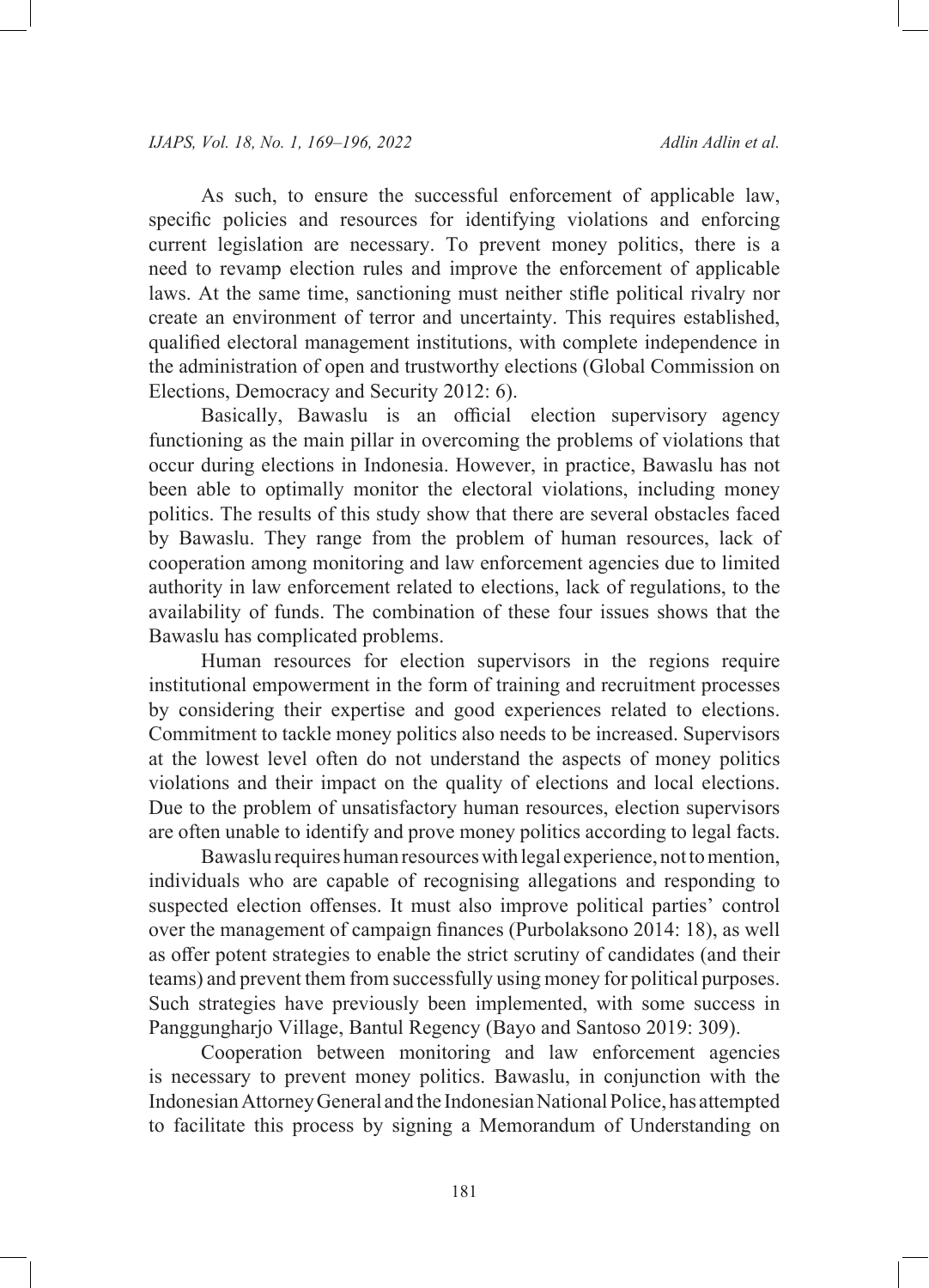Integrated Law Enforcement. In general, this agreement has been very effective in promoting synergy between these organisations. Nonetheless, it must be accepted that this memorandum remains inadequate, particularly in the matters of interorganisational collaboration and law enforcement (Hidayat et al. 2018: 104).

In several cases, there have been violations of money politics reported and followed up by the Meranti Islands Regency Panwaslu and the integrated law enforcement agency (Gakkumdu). However, when followed up, it turned out that the data provided by the reporter did not meet the criteria of violation according to the law. Cooperation among institutions needs to be improved so it can educate and train the election supervisors, including those at the lowest level. The training is expected to enable the election supervisors to get the knowledge and understanding of how to collect evidence and compile it in an acceptable report, in accordance to the legal rules (Hanafi 2017).

*Yang paling sulit dilakukan panwaslu dan masyarakat adalah membuktikan terjadinya politik uang. Sebab walaupun kejadian tersebut didepan mata, tetapi pembuktian secara hukum sangat sulit, karena berkaitan dengan barang bukti yang sah menurut aturan hukum. Disisi lain pelaku politik uang bukan lah orang yang resmi terdaftar dalam struktur tim sukses, melain pekerja lapangan diluar tim sukses, sehingga ketika diperiksa dapat berkilah bahwa uang yang diberikan bukan lah politik uang, tetapi merupakan biaya operasional tim sukses yang bekerja di lapangan. Ketika didiskusikan ditingkat gakkumdu, akhirnya dianggap sebagai pelanggaran administrative* (The most difficult thing for Panwaslu and the community in the 2015 Meranti Islands Regency Election is to prove the occurrence of money politics. Even if such an illegal practice occurred just in front of their eyes, legal evidence is very difficult as it is related to legal evidence according to the rule of law. On the other hand, money politics actors are not people officially registered in the success team structure. Instead, they often come from operators outside the official success team. When investigated, therefore, they can argue that the money given is not money politics. It is the operational cost for the success team working in the field. When discussed at the Gakkumdu level, it was finally considered only as an administrative violation) (Hanafi 2017).

At the regulatory level, one regulation that needs to be changed is the existence of a rule regarding the authority of election supervisors who seem only to accept reports and raise certain cases if there are reports from the public.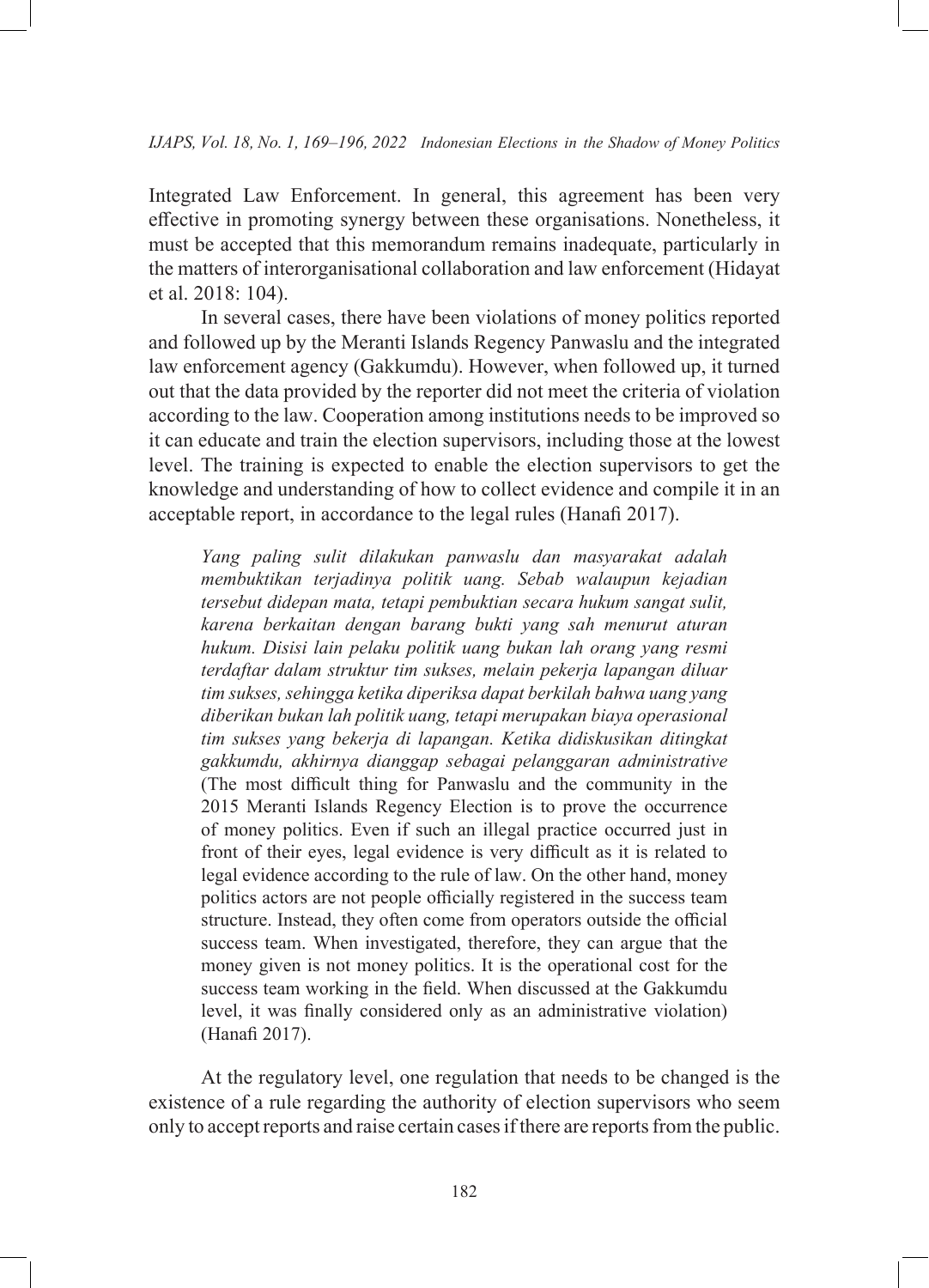This rule is stipulated in Article 69, paragraph 2 of the Law of the Republic of Indonesia Number 15 of 2011 concerning Election Organisers (Pejabat Pengelola Informasi dan Dokumentasi Bawaslu RI 2015). Bawaslu and its staff in the regions should be given the authority in-laws and regulations to supervise general elections. They are not supposed to only waiting for reports from the public or eligible participants. Therefore, the ideal regulation is to give the Bawaslu the authority to actively supervise elections.

The budget is essential because it involves operational and implementation issues in the field. So far, Bawaslu's budget has been so limited. Ideally, monitoring can be done at any time. However, in reality, supervision cannot be carried out all the time, because election supervisory officers at the sub-district and village levels have limitations in terms of operational costs. The fact is that the supervisory officers do not focus on carrying out their duties because they have other jobs. This is one of the negative impacts of a low budget. Therefore, if the budget for Panwaslu in the regions is sufficient, the effectiveness of Bawaslu in supervising elections, especially in dealing with money politics, will be increasing (Hanafi 2017).

It is therefore very important for all stakeholders to play a role in preventing money politics. As found by Sjafrina (2019: 51), responsibility must not only be borne by political parties, candidates, and campaign team, but also by cross-sectoral civil society organisations, election administrators, and the media. Each has its role to role in increasing public awareness of elections and electoral matters. When synergy is fully realised, and when election law is properly enforced, vote buying and money politics will be minimised.

#### **Inventing a Village Model to Counter Money Politics**

As shown above, Indonesians' attitudes towards vote buying can be multidimensional and nuanced. Helping politicians and government officials concentrate their limited resources on the most effective methods of educating voters and otherwise minimising the practice of vote buying requires a deeper and more comprehensive understanding of the dynamic, nuanced nature of citizens' attitudes towards said practice (Tawakkal et al. 2017: 326)

As elsewhere,<sup>3</sup> the government should comprehensively work towards improving voters' welfare at the village level. In the Meranti Islands Regency, where the poor are dispersed in villages, they are especially vulnerable to money politics at the individual level. As such, the informants have argued that improved welfare would protect them from money politics. Data shows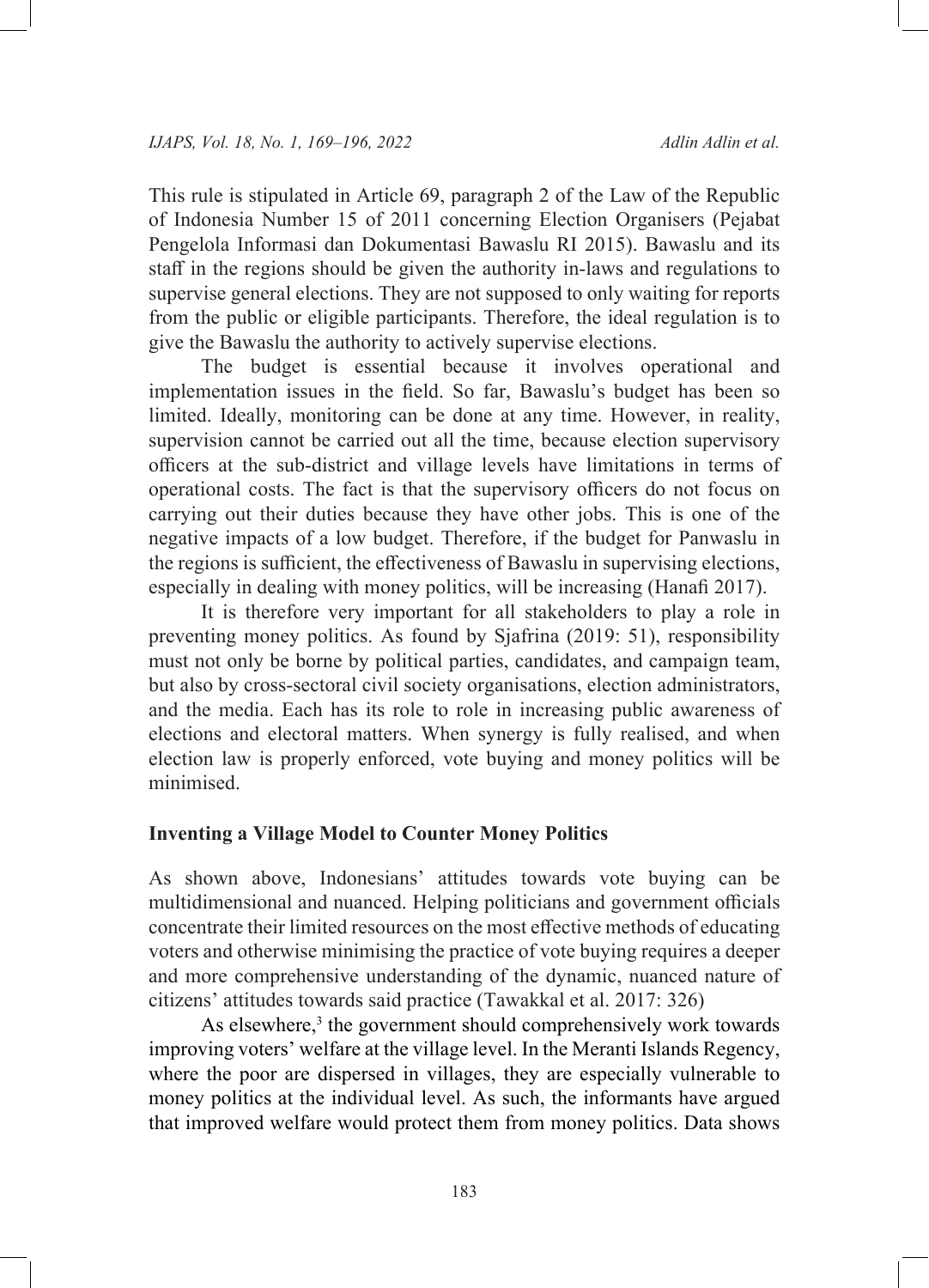that Meranti Islands Regency is the poorest in Riau Province (Anggrahita et al. 2018: 200; Central Bureau of Statistics, Meranti Islands Regency 2019: 51–54). Since people have limited employment and income, they are insecure and unstable, and thus willing to accept money from any source (Chulu 2012: 2). Adojutelegan (2018: 48), citing Jensen and Justesen (2014), notes that economic growth may beneficially affect electoral process, eventually alleviating poverty and reducing vote buying.4 Educating voters about the deleterious effects of vote buying would further reduce its practice.

To deal with the case of money politics in the Meranti Islands Regency, we put forward the idea of the need to increase the community involvement at the village level. The Panwaslu informants have indicated that involving communities in monitoring could prevent the use of money for political purposes, as money politics is often made possible by the lack of scrutiny at the lower level. Actively involving the community in reporting violations to Panwaslu, thereby supplementing the human resources in the field, would enable the monitors to optimise election supervision (Hafidz 2019: 13). This would also minimise opportunities for bribery, vote buying, coercion, and abuse (Hamid 2014).

One potential means of involving communities is creating anti-money politics villages. Such a model has been employed successfully elsewhere; the creation of such villages in Yogyakarta by Bawaslu was able to transform rural communities' views and increase communities' political knowledge and understanding. Residents, once shackled by the practice of money politics, became less likely to accept it; some villages saw its practice reduce, while others saw it eliminated entirely. This example shows that, even with limited human capital, it is possible to improve communities' understanding and political awareness, to reduce the practice of money politics, and to introduce a clean democracy (Marsudi and Sunarso 2019: 120).

The community in Meranti Regency, especially at the village level, has religious values, and noble universal values such as honesty, fairness, and responsibility. These values are also the values that become the basic principles of holding general elections in Indonesia. In the case of the Meranti Islands Regency, an anti-money politics village that can be developed is a religious village. Other anti-money politics villages in Indonesia may vary according to the character of the villages. Then, social sanctions can be created and enforced in case of money politics.

The emphasis at the village level is not without reason. The first reason is that general elections and local elections are carried out at the village level. In addition to the general election, there is also the election of a village head at the village level. Therefore, there are many voters there who play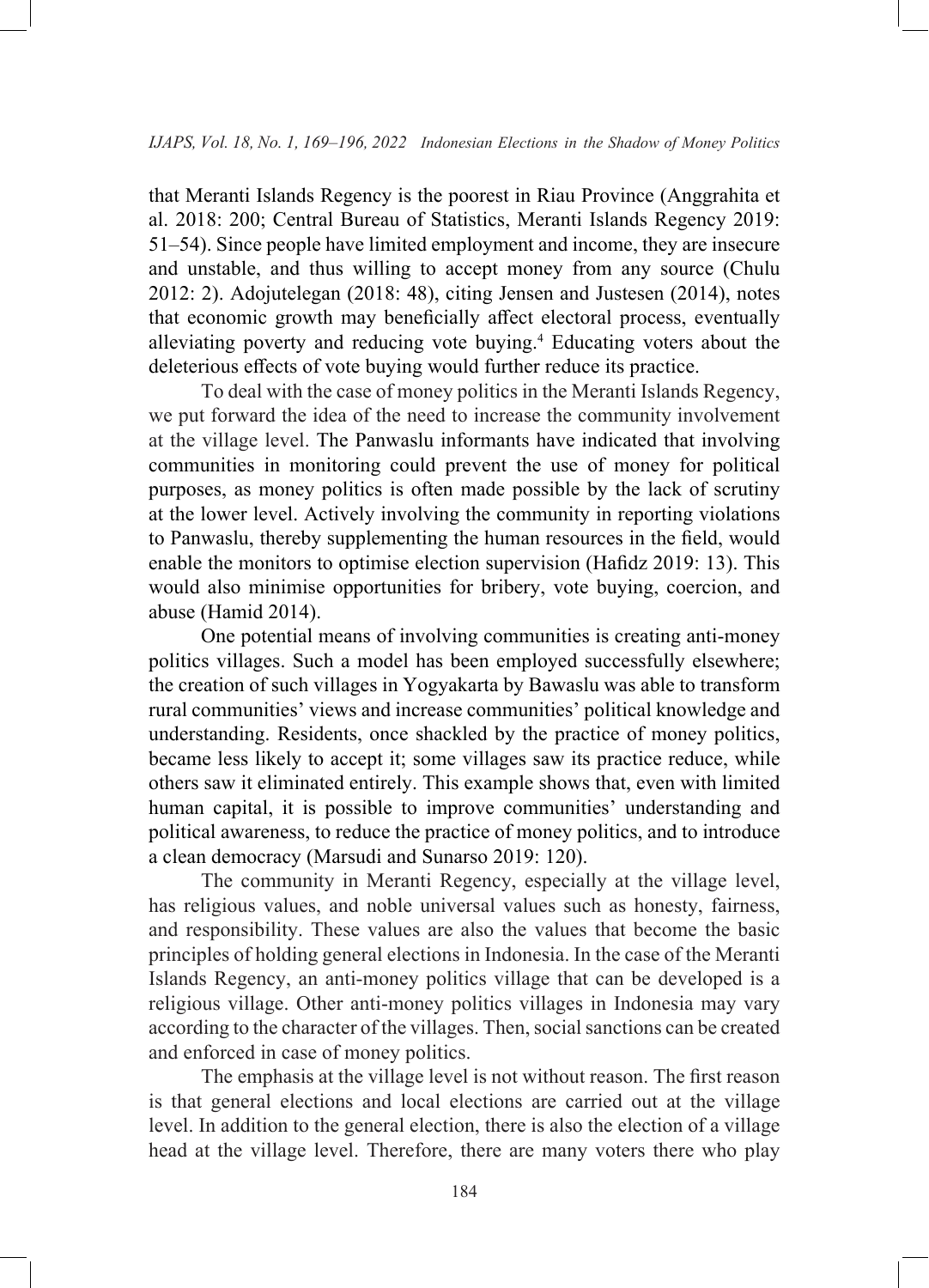an important role in influencing the general election results. Second, money politics is very common at the village level because the political culture of the village community during the general election and local elections has not been oriented to the candidate programme. Almost every time, there is a process of selecting a leader. The process of selecting a leader is always related to the widespread practice of money politics. The existence of an antimoney politics village will affect the candidates not trying to influence voters with the lure of money in the anti-money politics village.

Involving clerics at the village level could also prevent the practice of money politics. The informants have also indicated that many voters did not know that money politics is prohibited by Islam, and that its perpetrators are faced with eternal damnation; they expressed the view that, should voters know, many would reject money politics. Such religious leaders, many of whom come from middle-class families with a history of producing clerics who maintain Islamic orthodoxy, must thus elucidate Islamic codes of behaviour. This can be realised not only through sermons, but also through religious boarding schools (Nasir 2015: 30). However, in the Meranti Islands, the clergy are still being co-edified by other communities.

Markoni (2014), based on a study in Palembang City, finds that religious figures remain influential as references to prospective voters. Clerics serve not only as religious authorities, but as leaders. They not only guide Muslims in dealing with the intricacies of religious matters, but also in addressing everyday issues and making everyday choices. They use their charismatic personalities to draws followers, to whom they can disseminate important information and perspectives (Alfida 2015: 201). Village clerics, thus, are able to educate their followers about the illegitimacy of money politics.

At the national level, the Indonesian Assembly of Ulamas [Majelis Ulama Indonesia (MUI)] has already issued a fatwa about money politics.<sup>5</sup> Nonetheless, it is poorly socialised. According to a review of the literature on the practice of money politics, or *risywah* (bribery), in Islamic law, the practice is akin to "consum[ing] one another's wealth unjustly", as stated in Surah Al-Baqarah, verse 188. Such a perspective is reaffirmed by the MUI fatwa. However, neither sanctions nor their implementation is specified by the Qur'an or the hadiths (the collected words and deeds of the Prophet Muhammad). Sanctions are thus determined by the government and by judges (Mokodompis et al. 2018: 135).

People say that if they are reminded that money politics is a forbidden act because it is against Islam, they will not accept money from anyone (candidate or campaign team) on the polling day (Jang 2017). The dilemma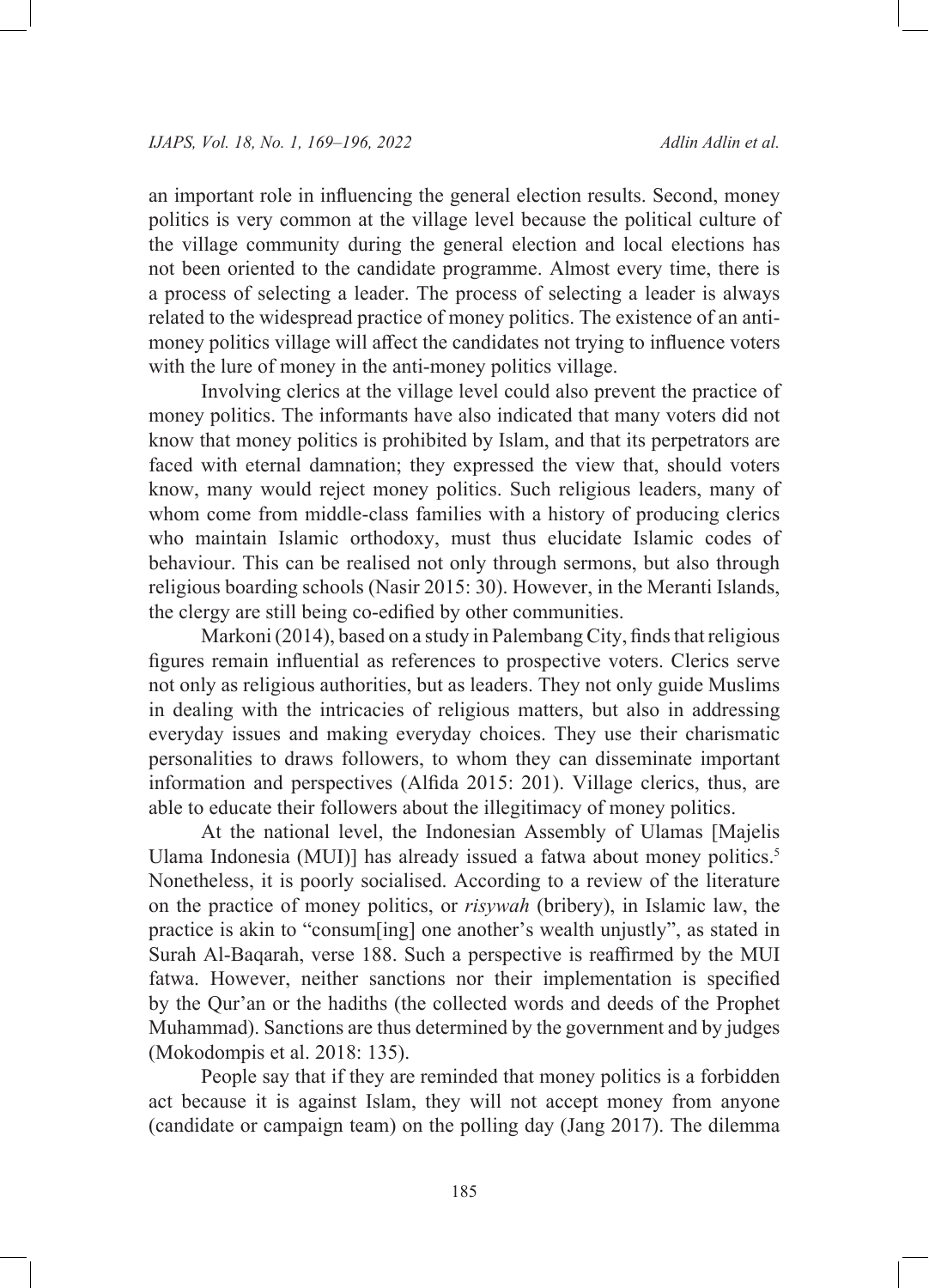here is that some ulama are affiliated with certain political parties or candidates in the general election who do not necessarily want to carry out anti-money politics propaganda. However, many scholars are neutral. The Indonesian Ulema Council can be the reference scholars at the district/city level and in sub-districts and villages. In the case of Meranti Regency, many ulama were willing to preach about rejecting money politics. The chairman of the Indonesian Ulema Council of Meranti Regency has even committed to the da'wah programme without being paid. According to him, it is part of worship and charity to Allah SWT (Mustafa 2017).

The election supervisory body can see this opportunity for a programme to prevent money politics with the ulama. This programme needs to be made nationally where the Bawaslu provides guidelines that need to be conveyed by the ulama to reject money politics. Training also needs to be conducted to enhance their understanding of money politics in terms of strengthening the quality of elections. On the other hand, the central Indonesian Ulema Council can play a role in strengthening this understanding in the guidebooks and guidelines made by the central Indonesian Ulema Council and the Bawaslu for the regional ulama. The budget for the programme involving the Indonesian Ulema Council certainly needs to be included in the Bawaslu budget so it can be run as expected. This budget includes for the Election Supervisory Agency in the regions, especially for training programmes. In addition, billboards can also be distributed to promote the dangers of money politics and punishments for the perpetrators.

There are several advantages of anti-money politics calls from the ulama compared to campaigns made by schools, posters, and general appeals. First, the ulama can reach out to all corners of the region, including villages and many remote areas. Second, the ulama are very well listened by the community, especially by their congregations. Third, scholars use religious arguments which are values embedded in their ummah, especially Muslims.

In the past few years, Bawaslu has fostered the participation of local religious figures in socialising participatory control. It has produced a series of reference books to help religious functionaries convey institutional content, with the hope that they will inform the public about the dangers of money politics (Bawaslu 2018b: 4). For Islamic leaders, it has produced a book titled *Tausiyah Pemilu Berkah* (On Blessed Elections). This book informs readers that money politics does not coincide with dominant religious and legal values, and that its perpetrators can be sanctioned (Bawaslu 2018b).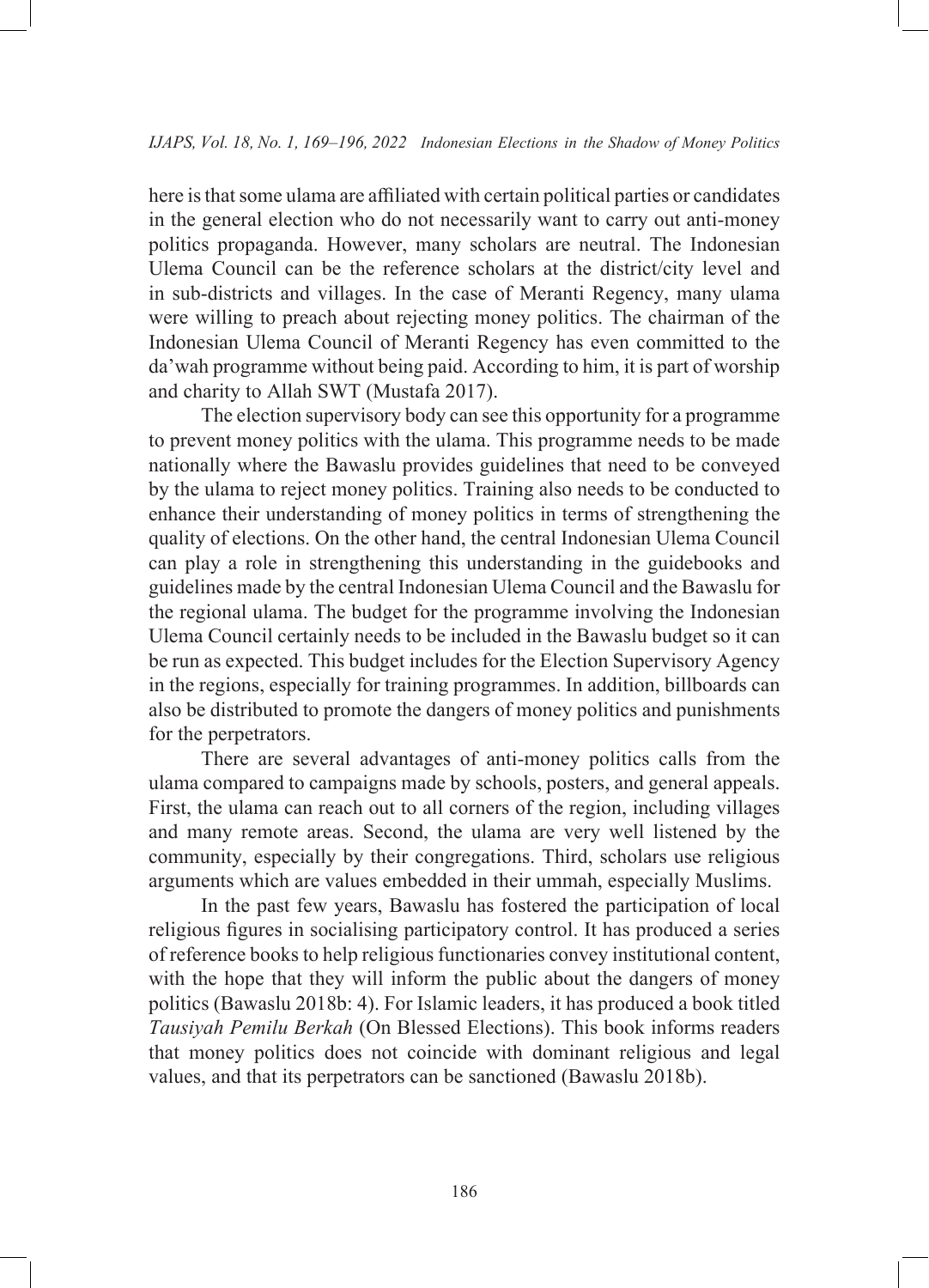In educating voters about the dangers of money politics, the mass media, online media, and social media play an important role. They also offer an opportunity to track the practice of money politics (Falguera et al. 2014). Learning from previous campaigns, civil society groups and media outlets have worked in tandem to develop new, more creative approaches to monitoring electoral campaigns. Indonesians are amongst the world's most active social media users, and civil society groups have thus integrated such media into monitoring applications and websites (Hamid 2014: 47).

As discussed above, money politics is induced by many factors, including a lack of knowledge, a complacency with common practice, and socio-economic pressure. In Islamic law, money politics is more like *risywah* (bribery) than *sedakah* or *zakat* (as it has often been framed by perpetrators), as it involves the direct or indirect gifting of money or goods in order to influence voters' choices in presidential, national, and legislative elections (Umar 2015: 130). However, to create anti-money politics villages, these concepts must be realised down to the village level.

Using cultural, educational, and mass media organisations, political education must be able to teach voters that "vote buying is a bad and unethical activity" (Nurdin 2016: 17). The news media have a role to play, as they can instil voters with a consciousness of their primary obligations and an understanding of the importance of supporting candidates with integrity. As in the case of Nigeria, where the media promotes candidates who use their resources to weaken democratic processes and good governance practices, money politics will continue to flourish (Ogbette et al. 2019: 16).

## **CONCLUSION**

Money politics is a problem that always arises in general elections in Indonesia. This study finds that there are several main reasons why money politics persist. In the case of the Meranti Islands Regency, several themes have been identified: a high poverty rate, a lack of public understanding of money politics and its negative impacts, a lack of supervision or monitoring, and a weak justice system. The four factors are intertwined in facilitating and encouraging the practices of money politics during the elections.

The practice of money politics, which has become embedded in Indonesian electoral culture, can be reduced if various stakeholders commit to minimising its triggering factors. Collaborative efforts must be undertaken at all levels, from the state to the village. Public participation in oversight must be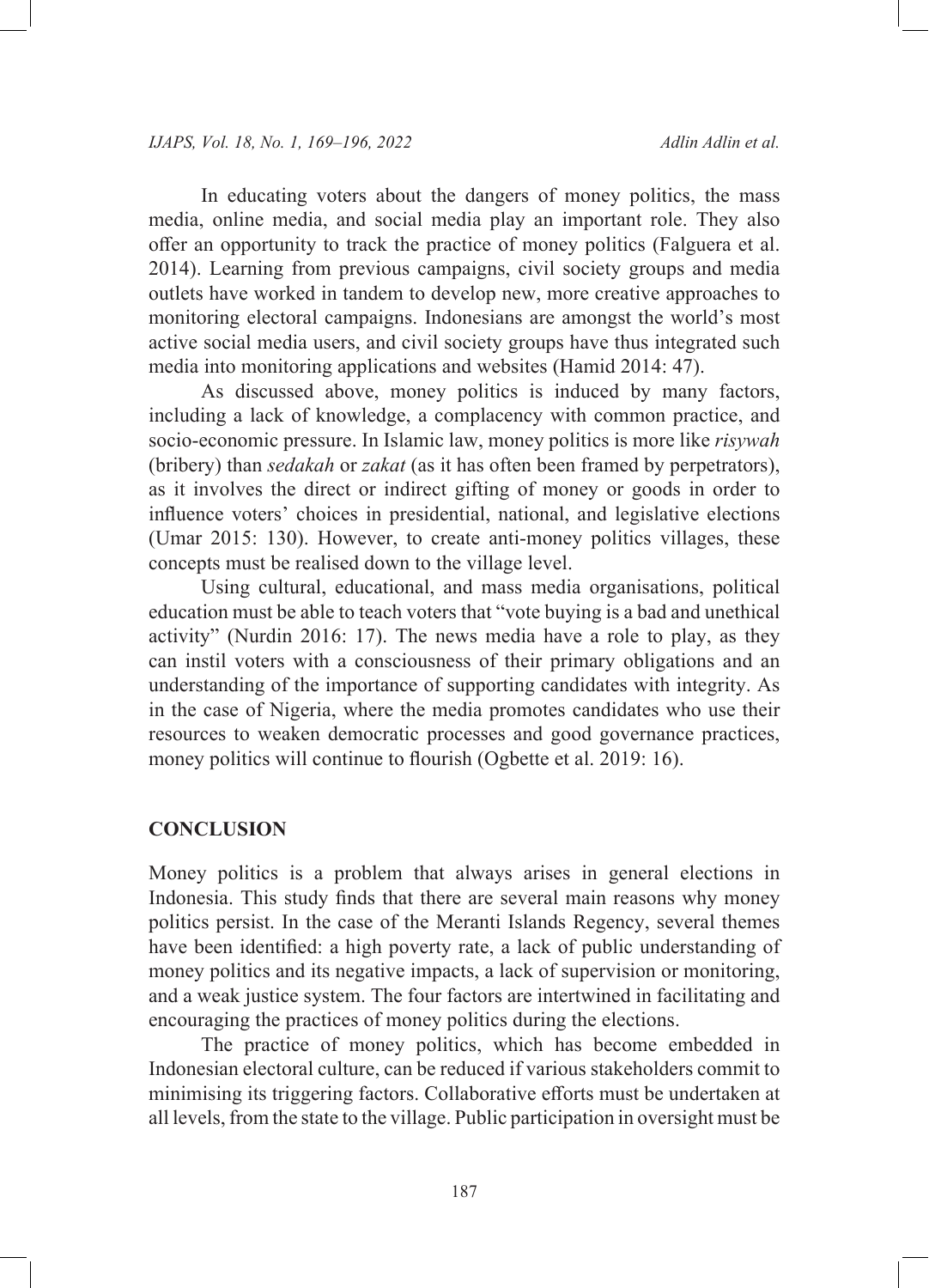increased, and laws must be expressly enforced to deter potential perpetrators. However, positive endeavours such as anti-money politics villages cannot be effective if they focus solely on monitoring and enforcement. Research shows that government programmes to eradicate poverty and improve community welfare at the village level are key to breaking the chains of money politics. In addition, it is necessary for local governments, regional election commissions, general election committees, political parties, clerics, and media organisations to conduct political education and teach voters to reject money politics.

# **CONFLICT OF INTEREST DECLARATION**

The authors declare no potential conflict of interest with respect to research, authorship, and/or publication of this article.

## **ACKNOWLEDGEMENTS**

The authors received no financial support for the research, authorship, and/or publication of this article.

## **NOTES**

- Adlin Adlin is an Assistant Professor of Government Studies, Universitas Riau. His research focuses on politics and government (election, political parties, campaign, power, policy, local government, and environmental politics). Recent publications are The development of political dynasty: Increasing the number of woman holding political office in Indonesia, in *International Journal of Innovation, Creativity and Change* (2020), Community's participation in the determination of customary land rights in Singingi River Basin, in *International Journal of Political Science and Development* (2020), Decrease of Islamic Party votes in legislative elections: The Bulan Bintang Party (PBB) in General Election in 2019, in *Jurnal Teropong Aspirasi Umat Islam* (2020), Penegakan hukum pemerintahan: Kekuasaan walikota Pekanbaru memberlakukan Beleidsregels Guna memutus penyebaran virus COVID-19 di Kota Pekanbaru, in *Jurnal Muqoddimah* (2020), and Implementasi nilai pancasila oleh Partai Politik Asas Islam: Gotong royong kader partai keadilan sejahtera di Riau membantu masyarakat terdampak bencana tahun 2019, in *Jurnal Mimbar* (2020).
- \*\* Husnul Isa Harahap is an Assistant Professor of Political Science, Universitas Sumatera Utara. His research focuses on politics (election, political parties, campaign, power and pollical conflict, and ecology) and security (terrorism, radicalism, and de-radicalization). Recent publications are The driving factor for stability of voter turnout in southeast Asia: The evidence from Malaysian and Indonesian elections, in *Journal of Social and*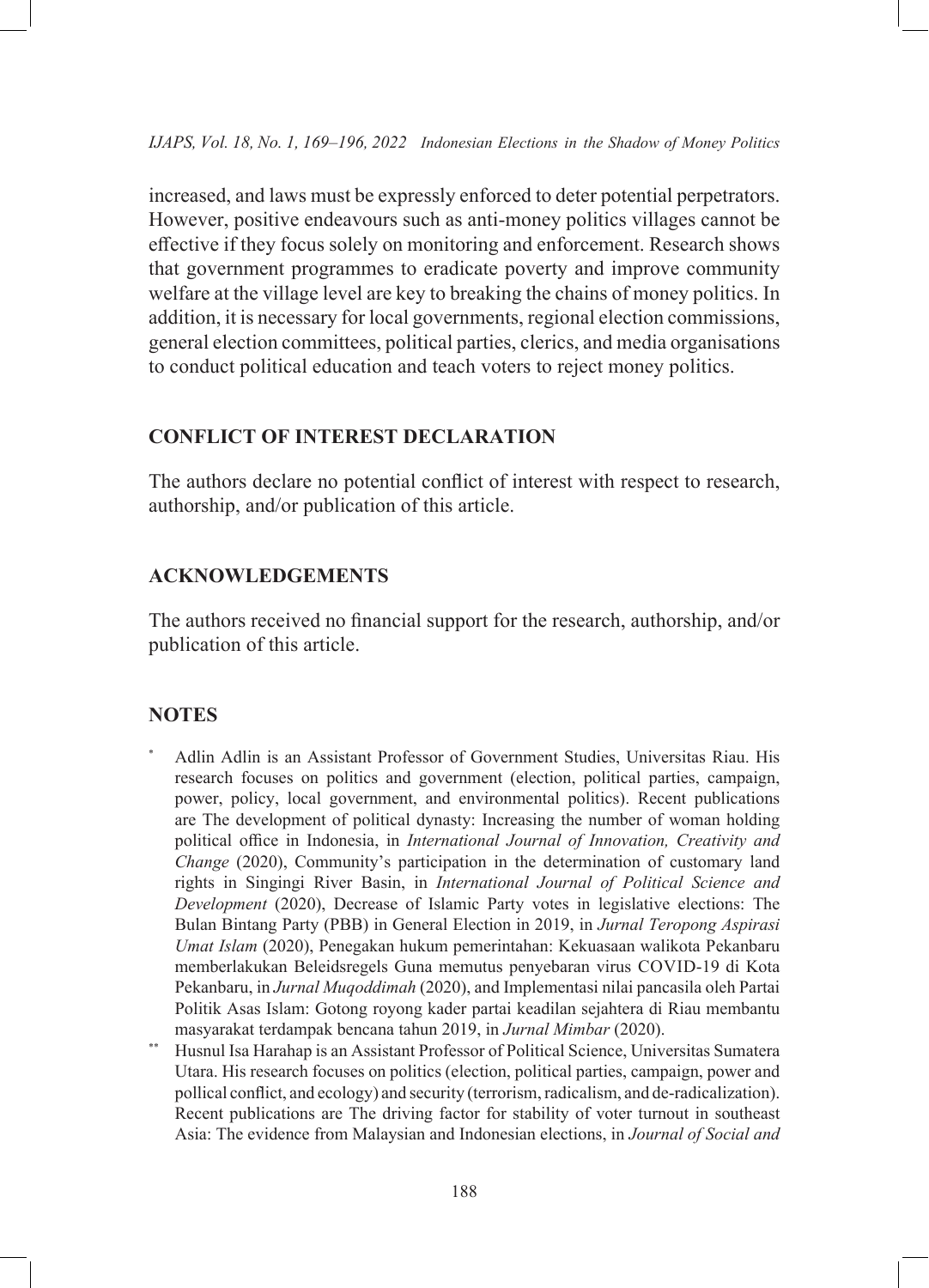*Political Sciences* (2021), Testing the views of children of terrorists: A comparative analysis with children from low-income families, in *Jurnal Ilmiah Peuradeun* (2020), and The rationality of de-radicalization efforts for the children of terrorists at Al-Hidayah Islamic Boarding School, in *International Journal of Islamic Thought* (2019).

- Ali Yusri is Associate Professor of Government Studies, Universitas Riau. His research focuses on politics and government (election, political parties, campaign, bureaucracy, power, and policy). Recent publications are The development of political dynasty: Increasing the number of woman holding political office in Indonesia, in *International Journal of Innovation, Creativity and Change* (2020), Community's participation in the determination of customary land rights in Singingi River Basin, in *International Journal of Political Science and Development* (2020), and Penegakan hukum pemerintahan: Kekuasaan walikota Pekanbaru memberlakukan Beleidsregels guna memutus penyebaran virus COVID-19 di Kota Pekanbaru, in *Jurnal Muqoddimah* (2020).
- <sup>1</sup> In these so-called "empty box" elections, candidates contest elections against an empty ballot box, with the winner being determined based on the number of votes received. The party that receives the most votes is designated the winner (Mayangsari and Permana 2019; Nur and Fitriyah 2018). In Makassar in 2015, the prospective candidates were defeated by an empty box (Romli 2018: 148–152).
- <sup>2</sup> Poverty is defined here as the inability to fulfil basic needs such as food, clothing, housing, education, and healthcare. Poverty is caused by the scarcity of resources and difficulty accessing education and employment (Sholeh et al. 2018: 111–112).
- <sup>3</sup> In Nigeria, for example, it has been argued that reducing poverty to the lowest minimum can enable the electorate to make independent political decisions and vote for honest candidates rather than corrupt politicians who waste money (Ogbette et al. 2019: 16). Similarly, in Zambia and many other African countries, comprehensive government programmes are required to reduce poverty and analphabetism in shanty compounds, thereby enabling democracy to flourish (Chulu 2012: 45–46).
- <sup>4</sup> It is commonly argued that the lower classes and the vulnerable middle classes are most vulnerable to money politics (Aminuddin and Attamimi 2019). However, Berenschot notes some tendencies that go against these prevailing theories. For example, clientelism is considered to be less severe in rural, poverty-prone Java, while in relatively affluent provincial capitals and the state, clientelism tends to strengthen (Berenschot 2018: 1563).
- <sup>5</sup> In Indonesian society, MUI has served as an educator and a guide to Islamic teachings, using a range of instruments to shape society and its practices. In this capacity, MUI has relied primarily on two forms of media i.e., fatwa discourses and non-fatwa discourses. The former is the most prominent in Indonesian society, as through the fatwas passed by the ulama, it is possible to ascertain what is prohibited and what is permitted. Fatwas provide tangible evidence of religious authorities' power to guide citizens (As'ad 2010:  $1-2$ ).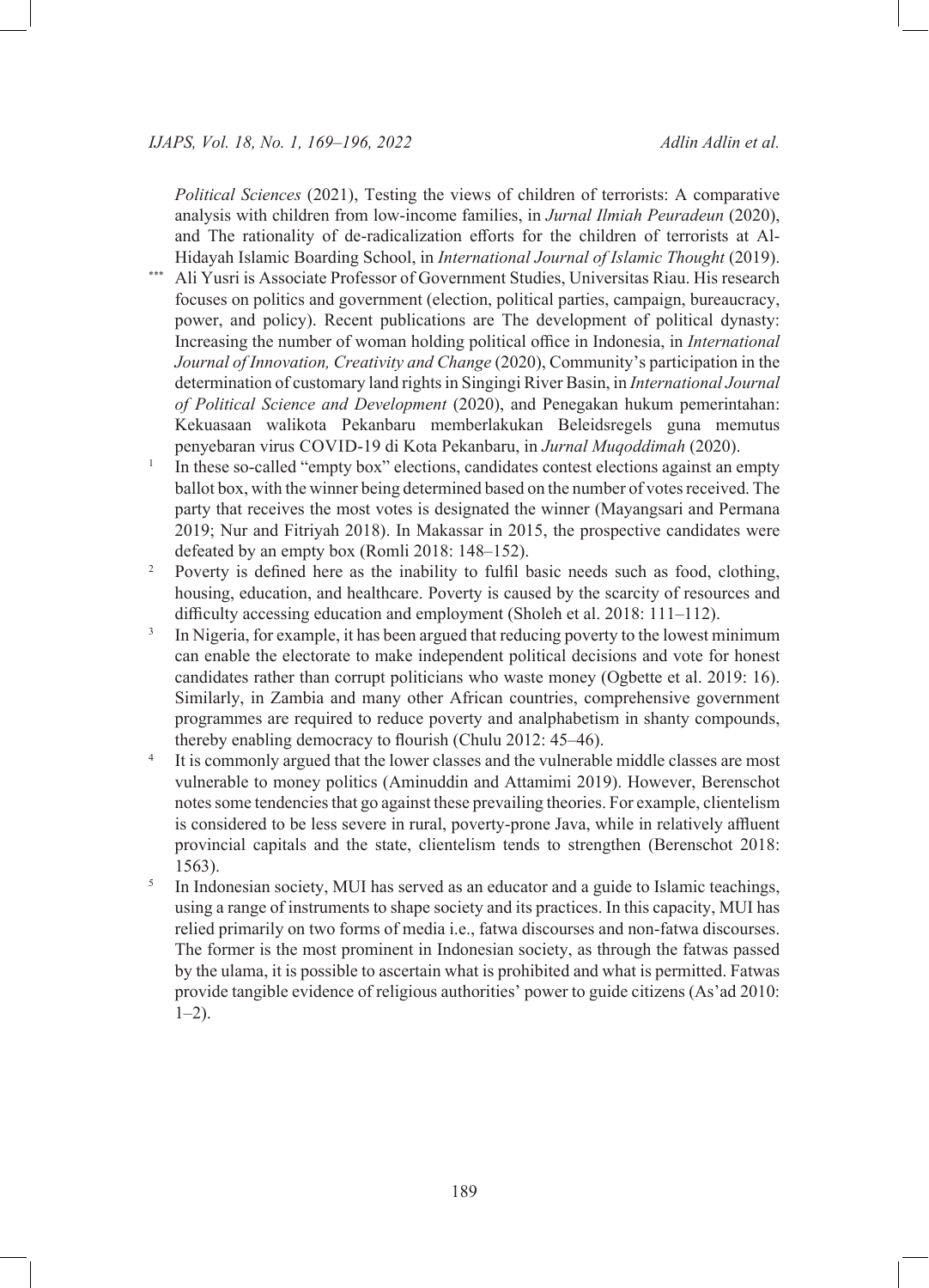## **REFERENCES**

- Adojutelegan, N. 2018. Vote-selling: Infrastructure and public services. PhD diss., Walden University, Minneapolis, Minnesota.
- Alfida. 2015. Syair Fakih Saghir: Sosial status dan ritual kematian di Minangkabau abad ke-19 [Fakih Saghir's verse: Social status and death rituals in 19th century Minangkabau]. *Manuskripta* 5 (2): 197–236.
- Aminuddin, M. F. and Attamimi, N. H. 2019. From retail to grocery: Money politics in 2014 Indonesian legislative election. *Politik Indonesia: Indonesian Political Science Review* 4 (1): 99–120. <https://doi.org/10.15294/ipsr.v4i1.12609>
- Anggrahita, H., Guswandi, G. and Utami, N. D. N. 2018. Prioritas pembangunan di Kabupaten Kepulauan Meranti, Provinsi Riau, Indonesia [Development priorities in the Meranti Islands Regency, Riau Province, Indonesia]. *Majalah Geografi Indonesia* 32 (2): 198–206. <https://doi.org/10.22146/mgi.36626>
- Arianto. 2018. Political transactions and expensive costs on regional head election. *Journal of Local Government Issues (LOGOS)* 1 (2): 226–243. [https://doi.org/10.22219/](https://doi.org/10.22219/LOGOS.Vol1.No2.226-243) [LOGOS.Vol1.No2.226-243](https://doi.org/10.22219/LOGOS.Vol1.No2.226-243)
- As'ad, M. 2010. Religion and politics in Indonesia: Attitudes and influences of the MUI on the general elections. Master diss., Leiden University, Leiden. [https://doi.](https://doi.org/10.13140/RG.2.2.28884.09601) [org/10.13140/RG.2.2.28884.09601](https://doi.org/10.13140/RG.2.2.28884.09601)
- Asnawi. 2016. Penegakan hukum tindak pidana politik uang pemilihan umum legislatif pada masa kampanye di Kabupaten Serang [The enforcement of criminal laws regarding money politics during legislative campaigns in Serang District]. *Jurnal Hukum Mimbar Justitia* 2 (2): 765–784. <https://doi.org/10.35194/jhmj.v2i2.30>
- Aspinall, E. and As'ad, M. U. 2015. The patronage patchwork: Village brokerage networks and the power of the state in an Indonesian Election. *Bijdragen tot de Taal-, Landen Volkenkunde* / Journal of the Humanities and Social Sciences of Southeast Asia 171 (2–3): 165–195.<https://doi.org/10.1163/22134379-17102004>
- Aspinall, E. and Berenschot, W. 2019. *Democracy for sale: Clientelism elections, and the state in Indonesia*. Ithaca, NY: Cornell University Press. [https://doi.](https://doi.org/10.7591/9781501732997) [org/10.7591/9781501732997](https://doi.org/10.7591/9781501732997)
- Aspinall, E., Rohman, N., Hamdi, A. Z., Rubaidi and Triantini, Z. E. 2017. Vote buying in Indonesia: Candidate strategies, market logic and effectiveness. *Journal of East Asian Studies* 17 (1): 1–27.<https://doi.org/10.1017/jea.2016.31>
- Aspinall, E. and Sukmajati, M. 2015. *Politik uang di Indonesia: Patronase dan klientelisme pada pemilu legislatif 2014* [Money politics in Indonesia]. Yogyakarta: Penerbit PolGov.
- Bayo, L. N. and Santoso, P. 2019. Breaking the chains of transactionalism: A village election without money politics in Panggungharjo. *PCD Journal* 7 (2): 283–315*.* <https://doi.org/10.22146/pcd.52726>
- Bayu, D. J. 2020. Survei: Mayoritas masyarakat mau terima politik uang saat pilkada [Survey: Most people accept money politics during regional elections]. *Katadata. co.id,* 3 July 2020. https://katadata.co.id/ekarina/berita/5efe80d4c1eac/surveimayoritas-masyarakat-mau-terima-politik-uang-saat-pilkada (accessed 12 July 2020).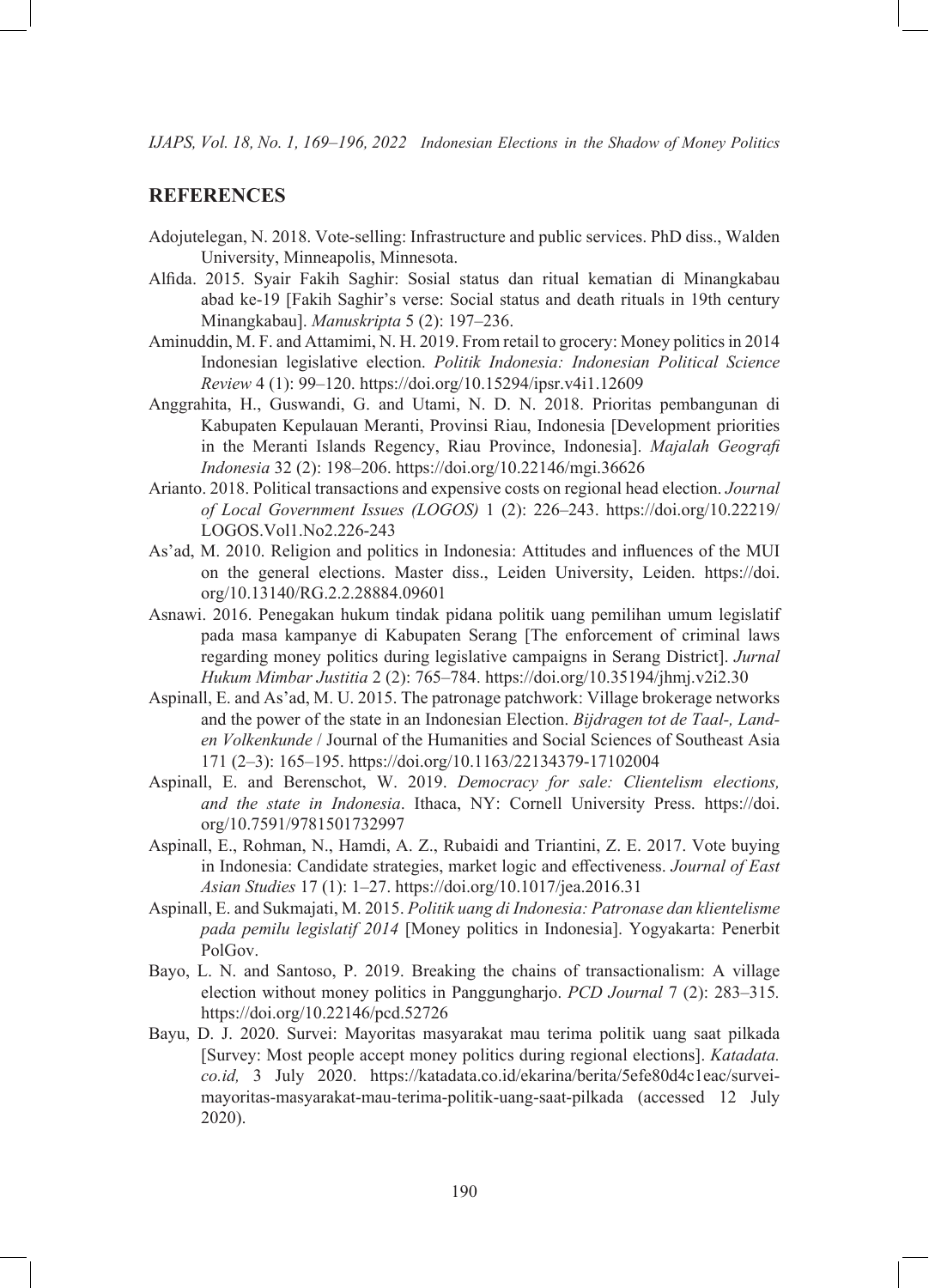- Berenschot, W. 2018. The political economy of clientelism: A comparative study of Indonesia's patronage democracy. *Comparative Political Studies* 51 (12): 1563– 1593. <https://doi.org/10.1177/0010414018758756>
- Central Bureau of Statistics, Meranti Islands Regency. 2019. *Indikator Kesejahteraan Masyarakat Kabupaten Kepulauan Meranti, 2018* [The Community Welfare Indicator of Meranti Islands Regency, 2018]. Selat Panjang, Riau, Indonesia: Central Bureau of Statistics, Meranti Islands Regency.
- Chaniago, P. S. 2018. Mempertahankan pilkada langsung [Preserving direct elections]. *Jurnal Polinter* 2 (1): 33–45.
- \_\_\_\_. 2016. Evaluasi pilkada pelaksanaan pilkada serentak tahun 2015 [Evaluation of regional chief elections during the implementation of concurrent regional elections in 2015]. *Politik Indonesia: Indonesian Political Science Review* 1 (2): 196–211. <https://doi.org/10.15294/jpi.v1i2.6585>
- Chulu, J. 2012. Vote buying of electorates: A case study of Zambian Parliamentary byelections. https://papers.ssrn.com/sol3/papers.cfm?abstract\_id=2632156 (accessed 15 July 2020). <https://doi.org/10.2139/ssrn.2632156>
- Decision of the Constitutional Court. 2016. Pub. L. No. 144/PHP.BUP-XIV/2016. https:// mkri.id/index.php?page=download.Putusan&id=2405 (accessed 15 July 2020).
- Dewan Kehormatan Penyelenggara Pemilu (DKPP). 2021. Terima uang dari caleg, DKPP berhentikan tetap anggota KPU Kota Prabumulih [Receive money from candidates, DKPP permanently dismiss Prabumulih City KPU members]. https://dkpp.go.id/ terima-uang-dari-caleg-dkpp-berhentikan-tetap-anggota-kpu-kota-prabumulih/ (accessed 14 October 2021).
- \_\_\_\_. 2020. Terbukti terima uang, DKPP berhentikan anggota KPU Maluku Tenggara Barat [Proven to receive money, DKPP terminates members of the West Southeast Maluku KPU]. https://dkpp.go.id/terbukti-terima-uang-dkpp-berhentikan-anggotakpu-maluku-tenggara-barat/ (accessed 14 October 2021).
- \_\_\_\_. 2019. Bacakan 13 putusan, DKPP berhentikan tetap enam penyelenggara pemilu [Read 13 Decisions, DKPP permanently terminates six election organizers]. https:// dkpp.go.id/bacakan-13-putusan-dkpp-berhentikan-tetap-enam-penyelenggarapemilu/ (accessed 14 October 2021).
- \_\_\_\_. 2014. Ketua dan 3 anggota KPU empat lawang diberhentikan tetap [The chairperson and 3 members of four local electoral commission permanently dismissed]. https:// dkpp.go.id/ketua-dan-3-anggota-kpu-empat-lawang-diberhentikan-tetap/ (accessed 14 October 2021).
- Election Supervisory Body of the Republic of Indonesia (Bawaslu). (2018a). 2018 Regional Head Elections Vulnerability Index. Jakarta: Bawaslu. https://www.bawaslu.go.id/ sites/default/files/publikasi/Layout%20IKP\_BAWASLU\_ENG.pdf (accessed 15 October 2021).

\_\_\_\_. 2018b. *Tausiyah pemilu berkah* [On blessed elections]. Jakarta: Bawaslu.

Falguera, E., Jones, S. and Ohman, M. 2014. The funding of political parties and election campaigns: A handbook on political finance. Stockholm: International Institute for Democracy and Electoral Assistance (International IDEA). https://www.idea. int/publications/catalogue/funding-political-parties-and-election-campaignshandbook-political-finance (accessed 26 July 2020).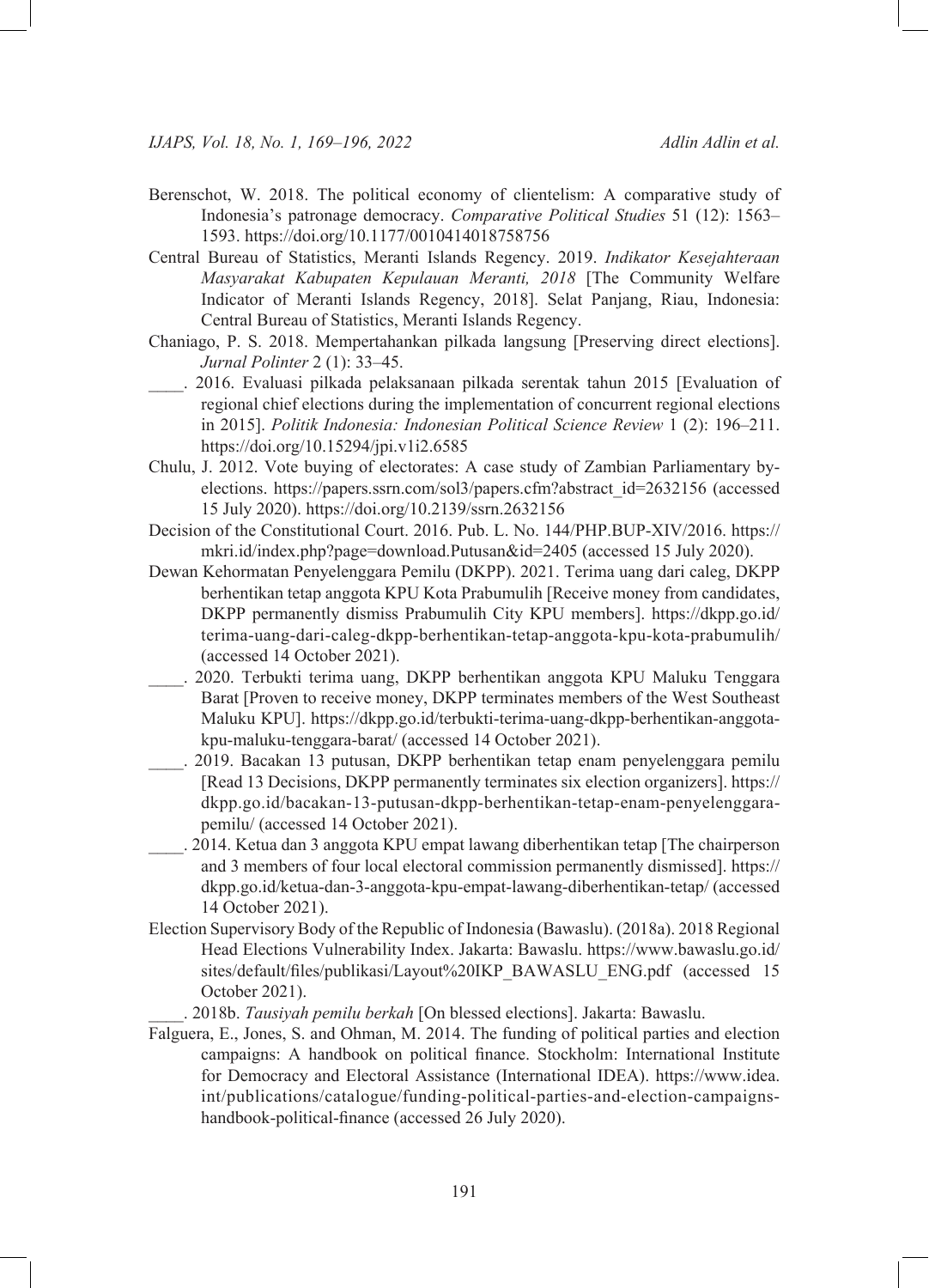- Fitriyah, D. F. M. 2012. Fenomena politik uang dalam pilkada [Money politics in regional election]. *Politika: Jurnal Ilmu Politik* 3 (1): 5–14.
- Fraenkel, J. and Aspinall, E. 2013. Comparing across regions: Parties and political systems in Indonesia and the Pacific. In *CDI policy papers on political governance*, eds. Sherlock, S., Harrison, G. and Hambly, L., 1–35. Canberra, Australia: Centre for Democratic Institutions.
- Global Commission on Elections, Democracy and Security. 2012. *Deepening democracy: A strategy for improving the integrity of election worldwide*. Geneva: Kofi Annan Foundation.
- Hafidz, M. 2019. Perihal partisipasi masyarakat [On public participation]. *Serial Evaluasi Penyelenggaraan Pemilu Serentak 2019* [Series on the implementation of simultaneous elections, 2019].Jakarta: Election Monitoring Agency of the Republic of Indonesia.
- Halloriau.com. 2015. Laporkan money politic, puluhan massa bermutu datangi Panwaslu Meranti [Reporting money politics, scores travel to Election Monitoring Agency of Meranti]. https://www.halloriau.com/read-politik-74786-2015-12-11-laporkanmoney-politic-puluhan-massa-bermutu-datangi-panwaslu-meranti.html (accessed 15 July 2020).
- Hamid, S. 2014. Indonesia's election activists fight to end money politics. https:// asiafoundation.org/resources/pdfs/IndonesiaElections.pdf (accessed 24 July 2020).
- Hanafi. 2017. The role of Panwaslu in preventing money politics in pilkada and general elections. Document interview with Hanafi, Chairperson of the Election Oversight Committee for Meranti Islands Regency Election in the 2015. The interview was conducted on 7 August 2017 at Pujasera Jumbo, Selat Panjang, Meranti Islands Regency.
- Harianto, H., Rahardjo, M. and Baru, B. M. 2018. Politik uang dan konflik horisontal dalam pemilihan kepala desa, di Kabupaten Magetan, Jawa Timur [Money politics and horizontal conflict in village head elections, Magetan Regency, East Java]. *Seminar Nasional Sistem Informasi (SENASIF)* 2 (1): 1593–1602. https://jurnalfti.unmer. ac.id/index.php/senasif/article/view/192 (accessed 25 July 2020).
- Harnom, F., Syahrizal, S. and Valentina, T. R. 2019. Pendidikan politik bagi pemilih milenial dalam memahami bahaya vote broker oleh KPU [Political education by KPU to teach millennial voters the danger of vote brokers]. *Nusantara: Jurnal Ilmu Pengetahuan Sosial* 6 (1): 1–10. <https://doi.org/10.31604/jips.v6i1.2019.1-10>
- Hartati, A., Nafisa, A. Y. and Hidayanti, T. T. 2019. Botoh dalam pilkada: Studi pola kerja dan transformasi Botoh dalam Pilkada Kudus 2018 [Botoh in regional elections: A study of the work patterns and transformations of Botoh in the 2018 Kudus Local Election]. *Jurnal PolGov* 1 (1): 121–156. [https://doi.org/10.22146/polgov.](https://doi.org/10.22146/polgov.v1i1.48301) [v1i1.48301](https://doi.org/10.22146/polgov.v1i1.48301)
- Hidayat, S., Asmara, G. and Ilwan, M. 2018. Election Monitoring System in Indonesia: Comparative study between simultaneous and non-simultaneous selection. *International Journal of Humanities, Religion and Social Science* 2 (10): 91–105.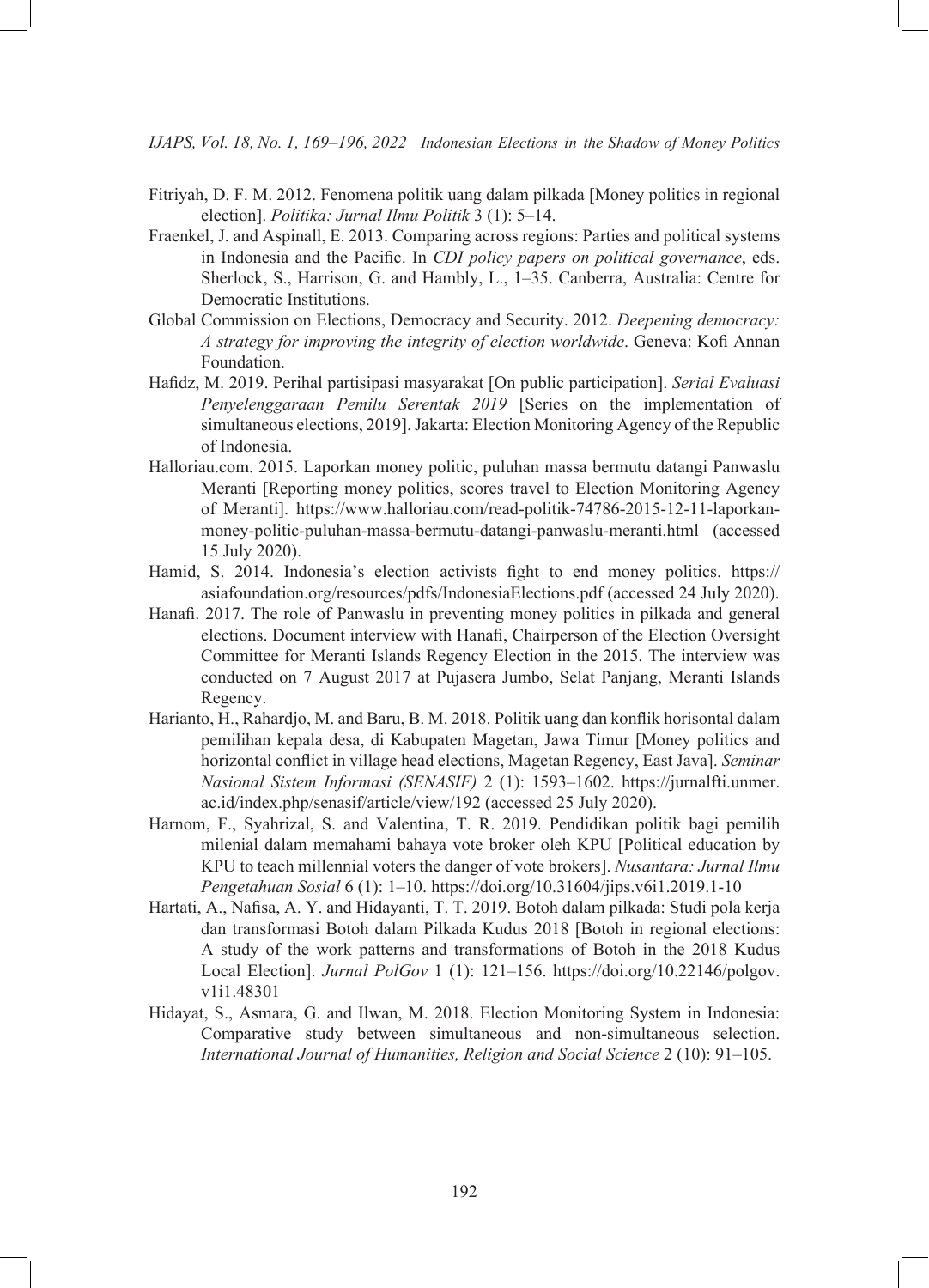- Indrawan, B. 2018. Kepulauan Meranti posisi pertama daerah termiskin di Riau, ini 3 indikatornya [Meranti Islands ranks first in poverty in Riau: These are the 3 indicators.]. *Antara Riau*, 3 July 2018. https://riau.antaranews.com/berita/101714/ kepulauan-meranti-posisi-pertama-daerah-termiskin-di-riau-ini-3-indikatornya (accessed 15 July 2020).
- Indrayana, D. 2017. Money politics in a more democratic Indonesia: An overview. *Australian Journal of Asian Law* 18 (2): 1–15.
- Irawan, A., Dahlan, A., Fariz, D. and Putri, A. G. 2014. *Panduan pemantauan korupsi pemilu* [Guidelines for recognising electoral corruption]. Jakarta: Indonesia Corruption Watch.
- Isra, S. 2017. *Pemilu dan pemulihan daulat rakyat* [Elections and restoration of people's sovereignty]. Jakarta: Themis Publishing.
- Jang. 2017. Preventing money politics in pilkada and general elections. Document interview with Tuti, a resident of Tanjung Kulim Village. The interview was conducted on 20 June 2017 in the village of Tanjung Kulim, Meranti Islands Regency.
- Jensen, P. S. and Justesen, M. K. 2014. Poverty and vote-buying: Survey-based evidence from Africa. *Electoral Studies* 33: 220–232. [https://doi.org/10.1016/j.](https://doi.org/10.1016/j.electstud.2013.07.020) [electstud.2013.07.020](https://doi.org/10.1016/j.electstud.2013.07.020)
- Kumorotomo, W. 2019. Intervensi parpol, politik uang dan korupsi: Tantangan kebijakan publik setelah pilkada langsung [Political party intervention, money politics, and corruption: Public Policy challenges after direct pilkada.]. http://kumoro.staff.ugm. ac.id/file\_artikel/Intervensi%20Parpol,%20Politik%20Uang%20dan%20Korupsi. pdf (accessed 15 July 2020).
- Lukmajati, D. 2016. Praktek politik uang dalam Pemilu Legislatif 2014 (Studi kasus Kabupaten Blora) [The practice of money politics in the 2014 Legislative Election (A case study of Blora District)]. *Politika: Jurnal Ilmu Politik* 7 (1): 138–159.
- Markoni. 2014. Studi pemetaan politik dan perilaku pemilih pada pemilihan umum kepala daerah di Kota Palembang [A study on political mapping and voter behavior on the election of regional leaders in Palembang City]. *Orasi Bisnis: Jurnal Ilmiah Administrasi Niaga* 12 (2).
- Marsudi, K. E. R. and Sunarso, S. 2019. Revitalisasi pendidikan politik melalui pembentukan kampung anti money politic [The revitalization of political education through the creation of anti-money politics villages]*. JPPUMA Jurnal Ilmu Pemerintahan dan Sosial Politik Universitas Medan Area* 7 (2): 111–121. [https://doi.org/10.31289/](https://doi.org/10.31289/jppuma.v7i2.2303) [jppuma.v7i2.2303](https://doi.org/10.31289/jppuma.v7i2.2303)
- Mas'oed, M. and Savirani, A. 2011. Financing politics in Indonesia. *PCD Journal 3* (1–2): 63–93. <https://doi.org/10.22146/pcd.25741>
- Mayangsari, D. and Permana, P. A. 2019. A sole-candidate election involving a nonincumbent: The unusual 2018 Mayoral Election in Makassar, Indonesia. In *Proceedings of the 1st International Symposium on Indonesian Politics, SIP 2019.*  Central Java, Indonesia, 26–27 June 2019, eds. Setiajid, Arumsari, N., Septina, E. and Susanti M. H. <https://doi.org/10.4108/eai.25-6-2019.2287975>
- Mokodompis, S., Bukido, R., Salim, D. P. and Makka, M. M. 2018. Money politics in elections: Islamic law perspective. *Jurnal Ilmiah Al-Syir'ah* 16 (2): 126–137. <https://doi.org/10.30984/jis.v16i2.708>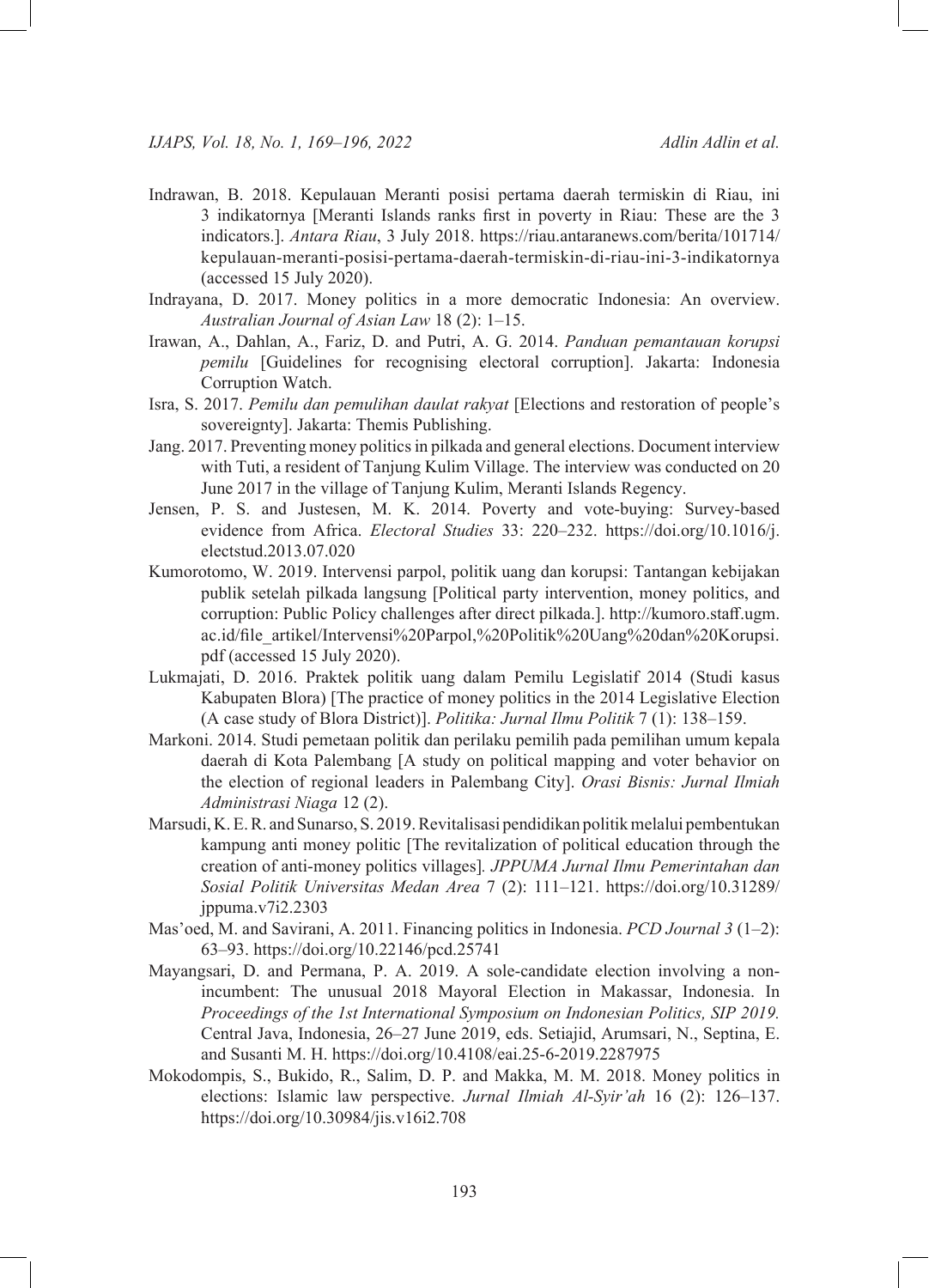- Muhtadi, B. 2019a. *Vote buying in Indonesia: The mechanics of electoral bribery*. Singapore: Palgrave Macmillan.
- \_\_\_\_. 2019b. *Politik uang dan new normal dalam pemilu paska-orde baru* [Money politics and the new normal in post-new order elections]. *Integritas: Jurnal Antikorupsi* 5 (1): 55–74.<https://doi.org/10.32697/integritas.v5i1.413>
- \_\_\_\_. 2018. Buying votes in Indonesia: Partisans, personal networks, and winning margins. PhD diss., The Australian National University, Canberra.
- Mustafa. 2017. Strategy to prevent money politics in pilkada and general elections. Document interview with the Chairperson of the Meranti Islands Regency Ulema Council. The interview was conducted on 26th August 2017 at the office of the Council of Ulama in the Meranti Islands Regency, Selat Panjang City, Meranti Islands Regency.
- Nasir, N. 2015. Kyai dan Islam dalam mempengaruhi perilaku memilih masyarakat Kota Tasikmalaya [Kyai and Islam: Influences on voters' behaviour in Tasikmalaya City]. *Jurnal Politik Profetik* 3 (2): 26–49.
- Norris, P. and van Es, A. A. 2016. *Checkbook elections?: Political finance in comparative perspective*. New York: Oxford University Press. [https://doi.org/10.1093/](https://doi.org/10.1093/acprof:oso/9780190603601.001.0001) [acprof:oso/9780190603601.001.0001](https://doi.org/10.1093/acprof:oso/9780190603601.001.0001)
- Nur, H. S. and Fitriyah. 2018. The phenomena of "an empty box" and the resistance of Pati People to the Oligarchy domination in the local election pati. *E3S Web of Conferences 73*: 8–10.<https://doi.org/10.1051/e3sconf/20187309008>
- Nurdin, A. 2016. Vote buying and voting behavior in Indonesian local elections: A case in Pandeglang District. *Global Journal of Political Science and Administration* 3 (6): 10–19.
- Nuryanti, S. 2015. Intervensi penyelenggaraan pemilukada: Regulasi, sumberdaya dan eksekusi [Intervention in the holding of general elections: Regulation, resources, and execution]. *Jurnal Ilmu Sosial dan Ilmu Politik* 19 (2): 125–140. [https://doi.](https://doi.org/10.22146/jsp.10849) [org/10.22146/jsp.10849](https://doi.org/10.22146/jsp.10849)
- Office of Democracy and Governance, Bureau for Democracy, Conflict, and Humanitarian Assistance. 2003. *Money in politics handbook: A guide to increasing transparency in emerging democracies*. Washington, D.C.: United States Agency for International Development (USAID).
- Ogbette, A. S., Idam, M. O., Kareem, A. O. and Eke, I. E. 2019. Money politics in Nigeria: Causes, effects and management. *Journal of Public Administration* 1 (2): 13–17.
- Ohman, M. 2013. *Controlling money in politics: An introduction*. Washington D.C.: International Foundation for Electoral Systems.
- Okhtariza, N. 2019. Petahana, patronase, dan politik uang di Jawa [Incumbency, patronage, and money politics in Java]. *CSIS Election Series no.* 3: 1–10.
- Pahlevi, M. E. T., Khalyubi, W. and Khatami, M. I. 2019. Persepsi pemilih milenial dalam pemilu serentak 2019 di Provinsi Daerah Istimewa Yogyakarta [Millennial voters' perceptions of the 2019 simultaneous elections in Yogyakarta Special Region]. *Jurnal Adhyasta Pemilu* 6 (2): 99–116.
- Pejabat Pengelola Informasi dan Dokumentasi Bawaslu RI. 2015. *Laporan Akuntabilitas Badan Pengawas Pemilu Tahun 2015* [2015 Election Supervisory Body Accountability Report]. Jakarta: Pejabat Pengelola Informasi dan Dokumentasi Bawaslu RI.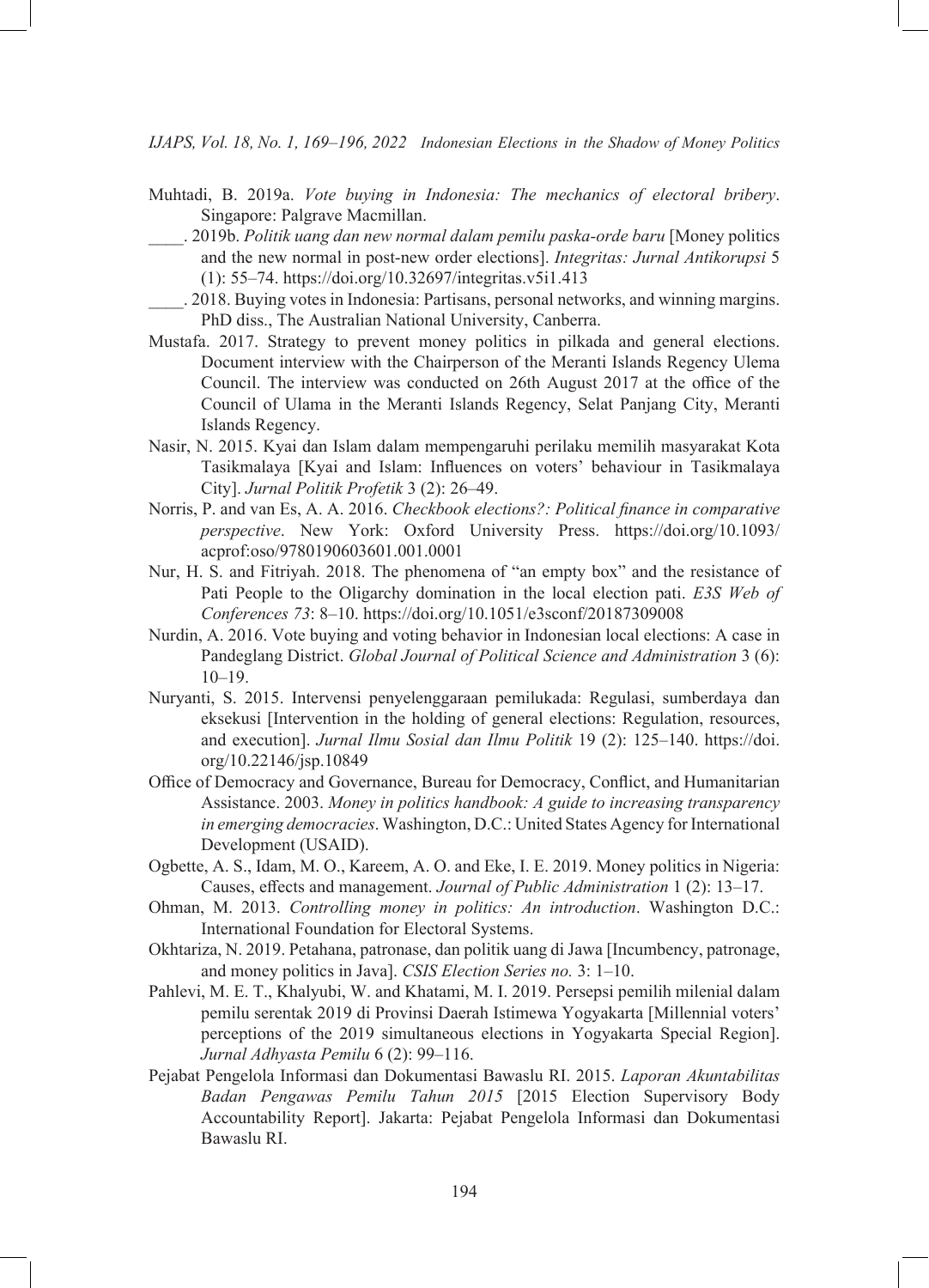- Purbolaksono, A. 2014. A look at to the stages campaign in the 2014 elections. *The Indonesian Update* 8 (7): 15–18.
- Putra, E. V. 2017. Money politics dalam penyelenggaraan pemilihan umum di Kota Pariaman [Money politics in the organisation of general elections in Pariaman City]. *Jurnal Socius: Journal of Sociology Research and Education* 4 (1): 1–16. <https://doi.org/10.24036/scs.v4i1.19>
- Rachman, D. A. 2019. OTT KPK, Bowo Sidik Pangarso diduga persiapkan 400.000 amplop uang 'serangan fajar' [Corruption eradication commission suspect, Bowo Sidik Pangarso allegedly prepared 400,000 envelopes filled with 'dawn attack' money]. *Kompas.com*, 29 March 2019. https://nasional.kompas.com/ read/2019/03/29/07275251/ott-kpk-bowo-sidik-pangarso-diduga-persiapkan-400000-amplop-uang-serangan (accessed 10 July 2020).
- Rahmatiah, H. L. 2014. Sikap dan pengetahuan masyarakat terhadap money politic dalam pemilu legislatif tahun 2014 di Kabupaten Gowa [Public attitudes on and knowledge of money politics in the 2014 legislative elections in Gowa Regency]. *Al Daulah: Jurnal Hukum Pidana dan Ketatanegaraan* 4 (2): 375–390.
- Reuter, T. 2015. Political parties and the power of money in Indonesia and beyond. *TRaNS: Trans-Regional and -National Studies of Southeast Asia* 3 (2): 267–288. [https://doi.](https://doi.org/10.1017/trn.2014.23) [org/10.1017/trn.2014.23](https://doi.org/10.1017/trn.2014.23)
- Rifai, A. 2003. *Politik uang dalam pemilihan kepala daerah* [Money politics in regional head elections]. Jakarta: Ghalia Indonesia.
- Romli, L. 2018. Pilkada langsung, calon tunggal, dan masa depan demokrasi lokal [Direct elections, lone candidates, and the future of local democracy]. *Jurnal Penelitian Politik* 15 (2): 143–160.<https://doi.org/10.14203/jpp.v15i2.757>
- Rosyidin, I. 2017. The simultaneous election in Indonesia: Problems and solutions. In Proceedings of the Third International Conference on Social and Political *Science*s, eds. Davies, S. G., Toyibah, D. and Alfajri, A., 204–206. Dordrecht, The Netherlands: Atlantis Press. <https://doi.org/10.2991/icsps-17.2018.43>
- Saputro, D. and Zuhriyati, E. 2018. Perkembangan money politik di pilkada tahun 2018 di Kabupaten Ponorogo [Development of money politics in Ponorogo local election in 2018]. In *Prosiding Konferensi Nasional Ke-8 Asosiasi Program Pascasarjana Perguruan Tinggi Muhammadiyah dan Aisyiah (APPPTMA)*. Universitas Muhammadiyah Sumatera Utara (UMSU), 30 November – 3 December 2018, 478– 487. Yogyakarta: Program Pascasarjana Universitas Muhammadiyah.
- Satrio, F. K. 2014. Map of violence in Indonesia (January–April 2014) and violence in 2014 Legislative Election. *Peace and Policy Review* 7: 1–24.
- Sholeh, M., Yunus, N. R. and Susilowati, I. 2018. Election practices based on money politics in the dimensions of state political thought. *Mizan: Journal of Islamic Law* 2 (2): 101–116.<https://doi.org/10.32507/mizan.v2i2.297>
- Sjafrina, A. G. P. 2019. Dampak politik uang terhadap mahalnya biaya pemenangan pemilu dan korupsi politik [The political impact of money on the expense of election winning cost and political corruption]. *Integritas: Jurnal Antikorupsi* 5 (1): 43–53.
- Sofianto, A. 2015. Peran agama terhadap perilaku pemilih dalam pemilu legislatif 2014 di Jawa Tengah [The role of religion in voters' preference during general election 2014 in Central Java]. *Analisa Journal of Social Science and Religion* 22 (2): 161– 172. <https://doi.org/10.18784/analisa.v22i2.192>